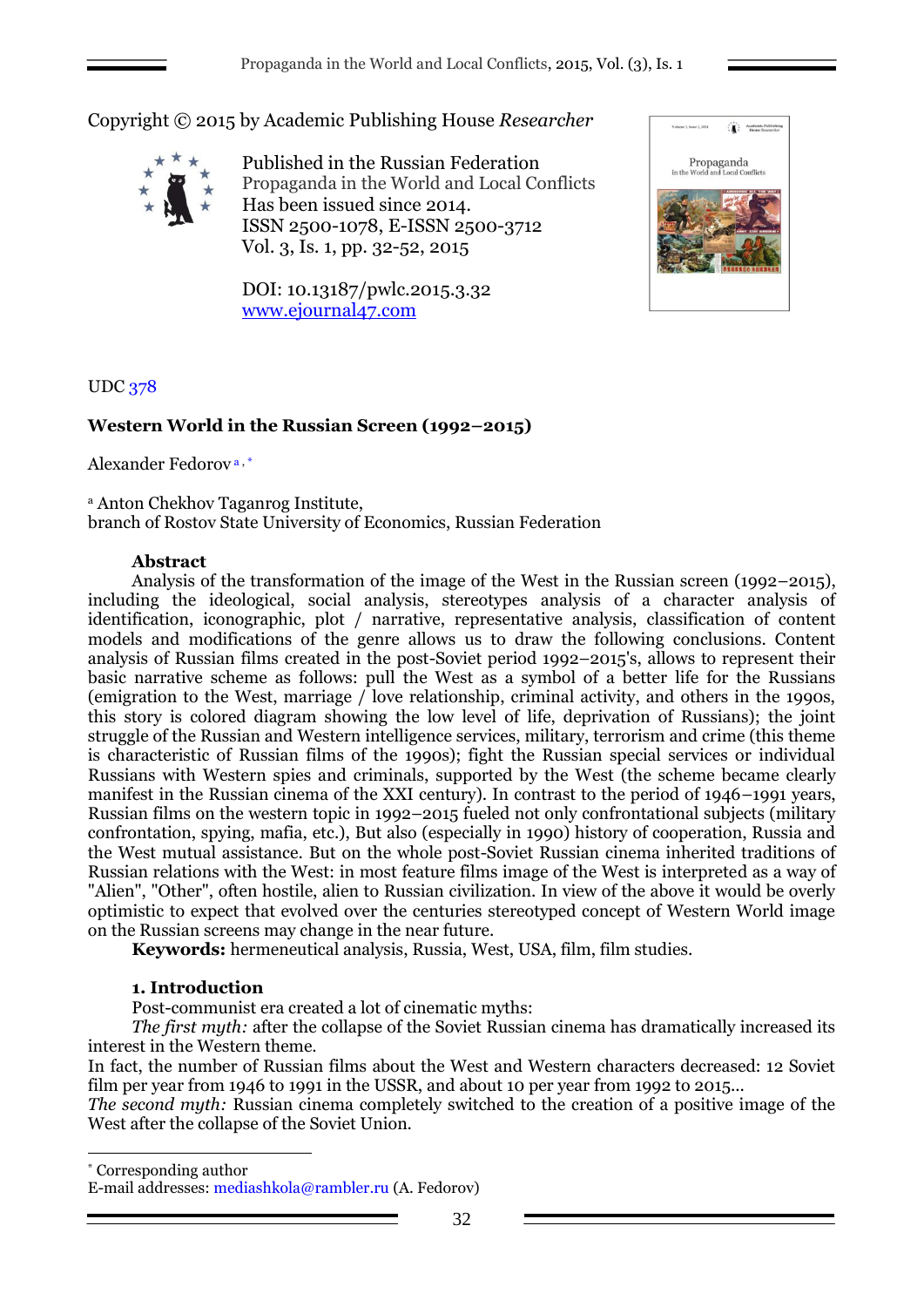Even a cursory look at the filmography 1992-2015 easily refutes this thesis. After overcoming the initial euphoria of admiration for the Western way of life in the first half of the 1990s, Russian cinema of the XXI century in many ways returned to the confrontational model of the Soviet times. *The third myth:* West has always been associated with a hostile world in the Russian films in the post-Soviet period.

Yes, this kind of image of the West continues to be cultivated in a number of Russian films, but there are many examples of a different kind...

#### **2. Materials and methods**

The main materials for this article was the area: the books, articles and Russian films about Western World. The methods of theoretical research: classification, comparison, analogy, induction and deduction, abstraction and concretization, theoretical analysis and synthesis; and methods of empirical research: collecting information related to the research subjects. The effectiveness of such methods has been proven as the Western (R. Taylor, D. Youngblood, A. Lawton et al.), And Russian (N. Zorkaya, A. Kolesnikova, M. Turovskaya) researchers. I used also the method of hermeneutic analysis of the cultural context of media texts (Eco, 1976; Silverblatt, 2001).

#### **3. Discussion**

Serial mass culture has great influence upon the audience. Here the backbone properties of serials come into action: 1) long-term narration, 2) discontinuity of the narration, 3) special plot organization of the series which require certain identity of their structure and repetition of separate parts, 4) the presence of fabulous characters, permanent heroes (or the group of heroes) (Zorkaya, 1981: 59). Besides the creators of media texts of mass culture take into consideration the "emotional tone" of perception. Sameness, monotony of plot situations often leads the audience to stop the contact with the media text.

That's why in the works of such professionals as Steven Spielberg the change of episodes which cause "shocking" and "soothing" reactions takes place, however with constant happy ending which causes positive "relaxation". In other words, among popular media texts there are many of those which can be easily divided into parts (often interchangeable). Chiefly it is necessary that these parts were connected by well thought-out mechanism of "emotional drops" – the alternation of positive and negative emotions felt by the audience.

Many bestsellers and blockbusters are built up according to the similar "formula of success" including folklore, mythological basis, compensation of these or those feelings lacking in the lives of the audience, happy ending, the use of spectacular scenes. Their action is usually built up on the quite fast change of short (in order not to bore the audience) episodes (for recent Russian film examples I can recall, for example, *Take Tarantino*, *Golden Section*, *Fort Ross*, cinema / TV version of *Spy Novel* by B. Akunin, which appeared on the screens called *The Spy).* Let's add the sensational informativeness as well: the events take place in various exotic places, in the center of the plot is the world of Evil, and the main hero, almost fabulous character, stands against it. He is handsome, strong and charming. He comes out of all the supernatural situations safe and sound (a great occasion for identification and compensation). Besides many episodes touch upon human emotions and instincts (for example, the sense of fear). The serial character of the film is present, it presupposes sequels.

With more or less technical splendor of a media text of mass success like action movie we can single out the additional components of success: fights, skirmish, chases, beautiful women, disturbing music, the feelings of the characters which are bursting forth, minimized dialogues, maximized physical actions and other "dynamic" attributer which are rightly described by R. Corliss (Corliss, 1990: 8). Indeed, a contemporary media text (film/television/clip, internet, computer game) sets up higher claims for eyesight because we must watch every inch of the frame waiting for flash-like stunts and special effects. Together with their high-speed technical inventiveness, surface polish and sound cynicism, "dyna-films" are the ideal kind of art for the generation brought up by MTV, blinded by the light flashes of videoclips, accustomed to films with bloody scenes (Corliss, 1990: 8).

At that it's worth mentioning that in many cases the creators of "mass" media texts wittingly simplify, trivialize the life material which they touch upon, evidently trying to attract that part of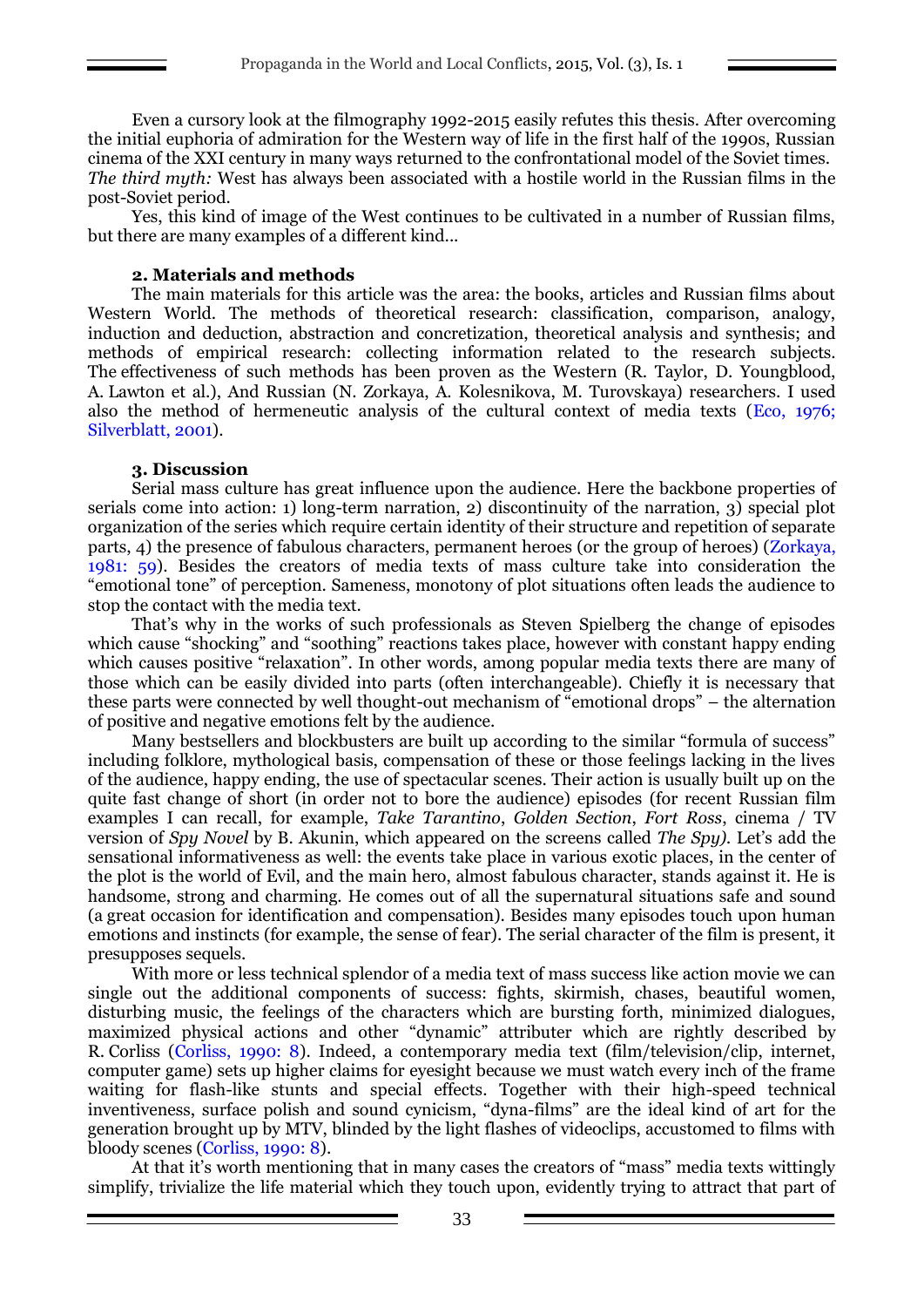the young audience which enthusiastically plays computer games based on these or those actions of virtual violence. There's no doubt that there's logic in this, and N. Berdyaev justly wrote that culture in the noble sense of this word is difficult for the masses which are not accustomed to the cultural goods and values, for them technical equipment is relatively easier (Berdyaev, 1990: 229).

At the same time all this is only a part of success of a mass culture media text, because its popularity depends on the hypnotic influence on perception. Instead of the primitive adapting to the tastes of "the broad masses", the "secret subconscious interest of the crowd" on the level of "irrational feat and intuitive irradiation" is divined (Bogomolov, 1989: 11).

Similar plots having fallen into a common "craftsman's" hands or, for instance, into Steven Spielberg's, gather different scales of audience. Masters of popular media culture have perfectly mastered the art of creation of multi-level works, calculated on people of different ages, intelligences and tastes. Thus appear certain half-stylizations and half-parodies alternately with "half-seriousness", with countless allusions to the films of the past years, direct quotations, references to folklore and mythology, and so on, and so forth.

For example for some viewers the *media text* of Spielberg's series about Indiana Jones will be equivalent to viewing the classic *The Thief of Bagdad.* For others which are more experienced in media culture it will be a fascinating and ironical journey into the realm of folklore and fairy-tale archetypes, cinematic associations, delicate parodies. Moreover one of the special features of the contemporary social situation besides standardization and unification is that popular media culture adapts the peculiar methods which are characteristic of "author's" works. This is another example of pluralism of popular media culture calculated on satisfaction of different demands of the audience.

In my opinion, this is not due to adequate perception by youth audience of post-modern standards, allusions and associations. Just a short duration of the clip, a quick change of plans installation, resilient, dynamic audiovisual rhythm is not allowed audience to miss even the most inexperienced in the media language. And this is also evident pluralism of popular media culture, designed to meet the differentiated audience requests.

The therapeutic effect, the phenomenon of compensation is also necessary for the mass success of a media text. It is natural that a person compensates the feelings and emotional experience missing in his real life. S. Freud wrote that culture must mobilize all its forces to restrict the original aggressive desires of man and inhibit their manifestations by means of creation of the necessary psychological reactions (Freud, 1990: 29).

In his action movie *Indiana Jones and the Kingdom of the Crystal Skull* (2008) S. Spielberg collected a bouquet of virtually all usual Western stereotypes with respect to Russia and the Russians. Indeed, the beast-like Soviet soldiers in full combat gear and with corresponding combat equipment who somehow managed to get to the USA look mockingly grotesque on the screen. Wikipedia rightly points out the burlesque "errors": the commander of the Soviet landing troops Irina Spalko is acting by order of Stalin, though by the time the actions in the film take place (1957) he has already been dead for four years; the Soviet soldiers dressed in American military uniform, are armed with Chinese submachine guns; the Soviet soldiers are openly walking the American deserts and jungles in Soviet uniform, they drink vodka and dance "kalinka-malinka" to the accompaniment of balalaika.

Anyhow S. Spielberg turned *Indiana Jones and the Kingdom of the Crystal Skull* into a digest of stereotyped perception of the image of Russia and the Russians by the Western world of cinema…

Thus, among the distinctive features of the present socio-cultural situation in addition to the standardization and harmonization can be identified adaptation of a popular media culture specific language techniques inherent only in art house before. In this sense it is very important of clips' perception characteristic of mass audience. It would seem that there was a paradoxical situation: in video clips (music video) very often used the opening of the media avant-garde: the quaint, kaleidoscopic, ragged assembly, complex associative, solarization, the transformation of volumes, shapes, colors and light, "flashbacks", "rapid" and other special effects. But these clips have the mass audience for them.

Thus the success of media texts of popular culture is influenced by many factors: the basis on folklore and mythological sources, constancy of metaphors, orientation toward the consecutive realization of the steadiest plot schemes, the synthesis of natural and supernatural, the address to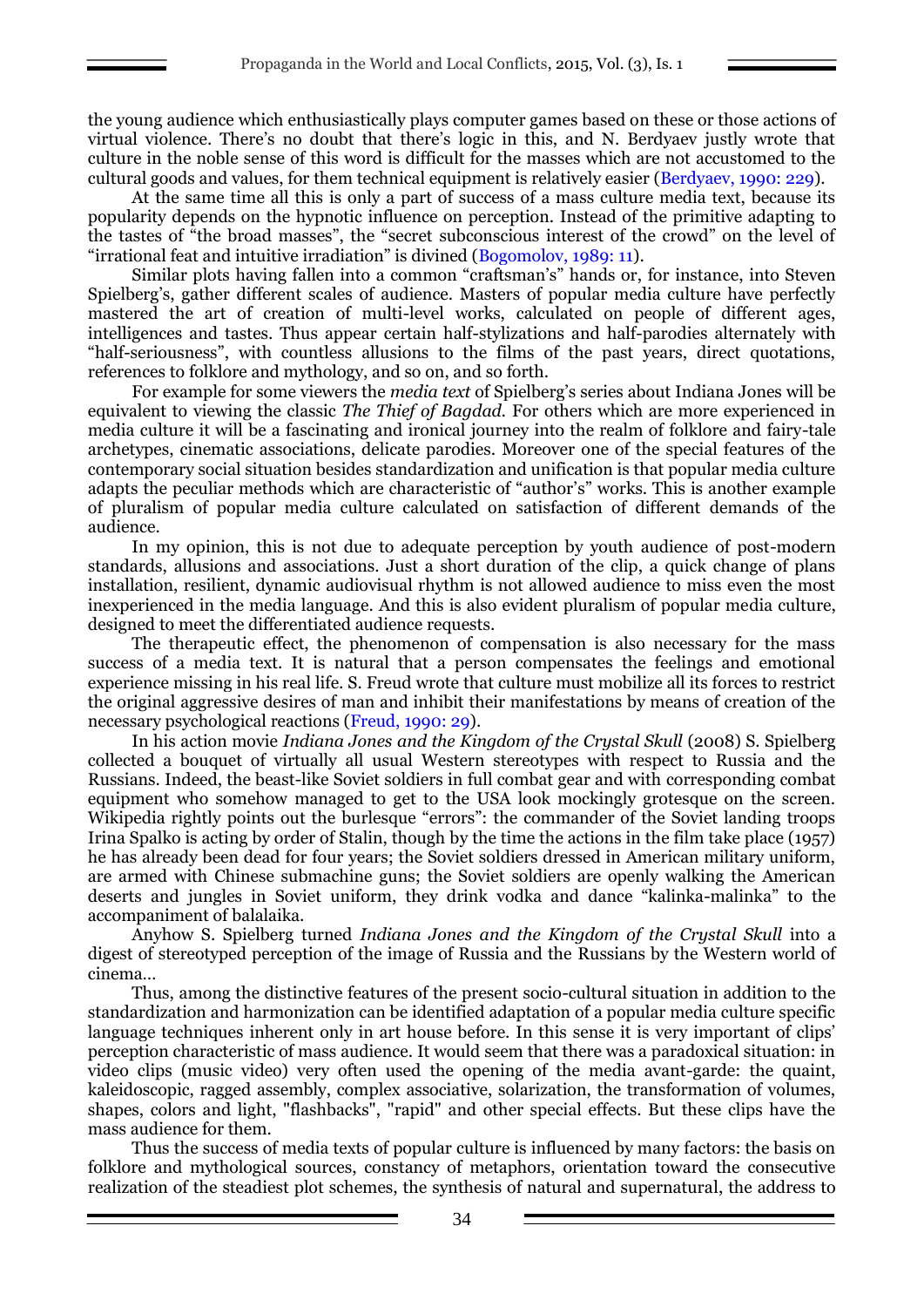emotions through identification (the imaginary transformation into the characters, fusion with the atmosphere of the work), "magical power" of the characters, standardization (replication, unification, adaptation) of the ideas, situations, characters, etc., serial and mosaic character of the work, compensation (the illusion of realization of cherished might-have-been dreams), happy ending, the use of such rhythmical organization of audiovisual media texts when not only the contents but also the order of frames influences the emotions of the audience; intuitive guessing of subconscious interests of the audience, etc.

### **4. Results**

*Total Russian socio-cultural, political and ideological context of the period of "reform era" 1992-2015 years:*

- Economic reform, revival of private property, the "shock therapy"; a sharp division of society into the rich few and the masses of the population at risk of poverty;

- The decline of Russian industry;

- An attempted coup in the autumn of 1993;

- The war in Chechnya (1990s);

- Attempt to solve the economic problems with the help of loans from the West (1990s);

- The gradual revival of the economic potential of the country, primarily due to the revitalization of the oil and gas sector (the beginning of the XXI century);

- The military conflict in South Ossetia in August 2008;

- The economic crisis (since 2008);

- The crisis of Russian reforms abroad 2010s;

- The events in the Crimea and the war in the Ukraine in 2014.

- Western anti-Russian sanctions and Russian anti-Western sanctions (2014-2015).

- Russia's participation in the anti-terrorist war in Syria (2015-2015).

The collapse of the USSR, the beginning of radical economic reforms in Russia in 1992, a huge drop in the living standards of the population, a rise of a crimes and mass emigration...

Russian screen responded to this surge of the dark movies and films about good rich West.

A comedy of *On Deribasovskaya Good Weather, or on Brighton Beach Raining Again*  (1992) was among the first Russian movies try to get away from the traditional anti-Americanism and anti-Western tendencies.

It is interesting to see how the American dream is reflected not only in the subjects, but also of the names of Russian films of the 1990s: *Alaska, Sir* (1992), *On Deribasovskaya Good Weather, or on Brighton Beach Raining Again* (1992), *Our American Borya* (1992), *American Grandfather* (1993), *Bride from Miami* (1993), *Colorado* (1993), *A Train to Brooklyn* (1994), *American Daughter* (1995).

However, despite all the charm of America, Russian filmmakers are still attracted both everburning light Parisian lights and the Italian beauty: *Bride from Paris* (1992), *Italian Contract* (1993), *Window into Paris* (1993), *Cloak of Casanova* (1993), *Roman "alla russo"* (1993), *French and Russian Love* (1994), *French Waltz* (1994), *Envy of the Gods* (2000)...

For example, in the melodrama *Envy of the Gods* (2000) Russian married woman falls in love with a French translator. But their passionate "last tango in Moscow" was in the time the cold war 1983…

In the comedy *Bride from Paris*, the young woman comes to Saint-Petersburg in order to find the material for her research paper, but falls in love with the young cute lawyer. The movie is simple, easy, not claiming for the deep thought irony. Petersburg's streets of the 1990's are shown as the place for endless meetings, actions of protest. The lawyer's neighbor looks like the cartoon strip hero, who has robbed and cheated his whole life, and now dreams to get away to France. The poor lawyer in his thirties, with tired eyes he watches the optimistic enthusiasm of his Paris guest, for whom all the Russian problems seem like some fun roller coaster: everything is new to her, everything is interesting - dumb faces of militia men, taking her to the police station, because she was so careless to walk without her identification card, the absence of cold and hot water, etc.

It's a pity, that the authors didn't (or couldn't because of finance) invite the French actress for the main part. Alexandra Zakharova performs the French sometimes funny, however, only the a little number of audience would believe she came from Paris. Known by the *Little Vera* (1988)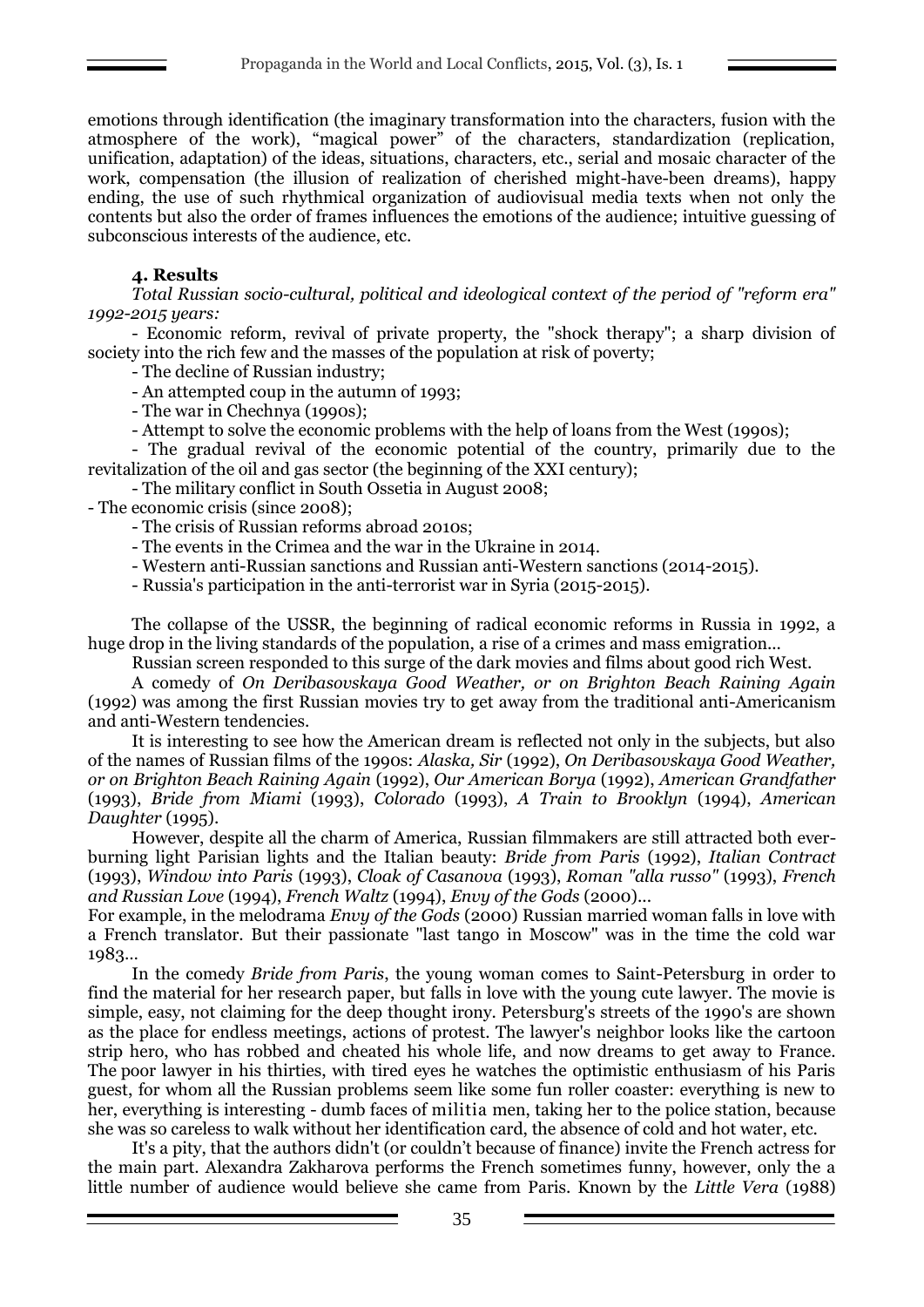actor Andrei Sokolov plays the Russian lawyer-melancholic without special effort, maybe, having logically decided that he needn't work out on 100% for the comedy of such level. The standard patriotic final of the movie (having the chance live in France, the heroes, got married, decided to stay in Russia) doesn't make the rating of *Bride from Paris* higher.

Another film with French motives is psychological drama *To See Paris and Die*.

… The 1960's Moscow. Single mother (performed by T. Vassilieva) gives all her love and energy to her son – piano player. She tries hard that it was he who will go to the prestigious musical competition in Paris. Being afraid of the anti-Semitism, all these years she concealed from her son that his father is Jewish. But a new neighbor appears in their building, which learns her secret.

With all this, the plot sounds like the Mexican soap opera however, the director managed to fill it with many psychological details; lifestyle trifles, not making the special accent on retro style. However the main success of the movie is the highest of T. Vassilieva. The complicated bunch of feelings can be seen in her character. From the proudness for her outstanding son, to the fear, from love to hatred, from boldness to collapsing, from mocking irony to the defendless tenderness.

A "small man" trying to go against his fate. Love, ruined by the regime, suppressing the freedom of an individual. These themes not new to the Russian art but their version in the movie of Alexander Proshkin doesn't leave one indifferent. For a long time it was common for Russian critics to accuse cinema of absence of the professional, three-four star movies: like there's masterpieces of Tarkovsky or not professionalism. Movies like *To See Paris and Die* prove that the spectrum of the "gold middle" in Russia has widened a lot.

As I told, French motifs are very popular in Russia. *"To see Paris and die"* – the title of a A. Proshkin film – become the theme of a lot of Russian films. And the characters from Y. Mamin's comedy fantasy *The Window into Paris* can be instantaneously transported between St-Petersburg communal houses and the center of modern Paris. Y. Mamin plays up the essential difference between Slav and Western mentalities rather successfully.

One unlucky Frenchwoman, who finds herself almost naked in a dirty Petersburg yard, is absolutely unable to get used to situations that surround all Russians from childhood, while Russian citizens – having discovered a magical route to France – in several days begin to trade in the French stock market and steal whatever isn't fastened down. Against such a background, the figure of a failed musician, an aged romantic who just wants to get pleasure from the sudden gift of fate, seems funny and odd.

Maybe the best joke of the film, in which Mamin sounds the highest note of pitiless sarcasm, is the sequence about a restaurant musician who moved to France about ten years ago. Lazily offering cognac to a former friend, he abuses Frenchmen and their customs, sentimentally recalls Russia and almost cries while saying that he would give everything for an opportunity to return to St-Petersburg just for one minute. As a gag, his friend fulfils this wish (via the magical "open window"). But instead of the expected ecstasy, the emigrant – seeing an armored car in front of the St-Petersburg railway station – falls into despair.

The fact is that modern Russia is good only in sentimental dreams and in conversations before the cozy foreign fireplaces of restaurants with a view of the Sein, the Thames or the Hudson.

I can't say that Mamin's film is as funny as the early comedies of Leonid Gaidai. There are brilliant comedy scenes and pointedly devised details (in the principals office of a private college for young businessmen, hanging portraits of political leaders have been replaced by gigantic dollar symbols), but they are side by side with useless dialogue and events.

The finale of the film – driven by the slogan "We don't need French shores" – isn't, frankly speaking, new. There are, however, more successes in *The Window into Paris* than stereotypes.

*The Prophecy* is perhaps the most sorrowful film of E. Riazanov. It even has a gloomy outset: a famous writer learns from a Gypsy fortune-teller that only a day is left for him to live and he is to meet with an unexpected man.

In that mystical tone a young man with the same name and same temple scar appears in the writer's flat. Who is this mysterious double – phantom or guardian angel? The answer remains open throughout the film.

So the time of summing-up comes for the tired writer, shaken by life. He is well-to-do in Russian terms: he has an apartment in the center of Moscow, a car and video camera, and his books are published in Paris. But, characteristically for a man living in a country of endless admonitions, distress his look reveals the effect of freedom's absence. And it's not because of the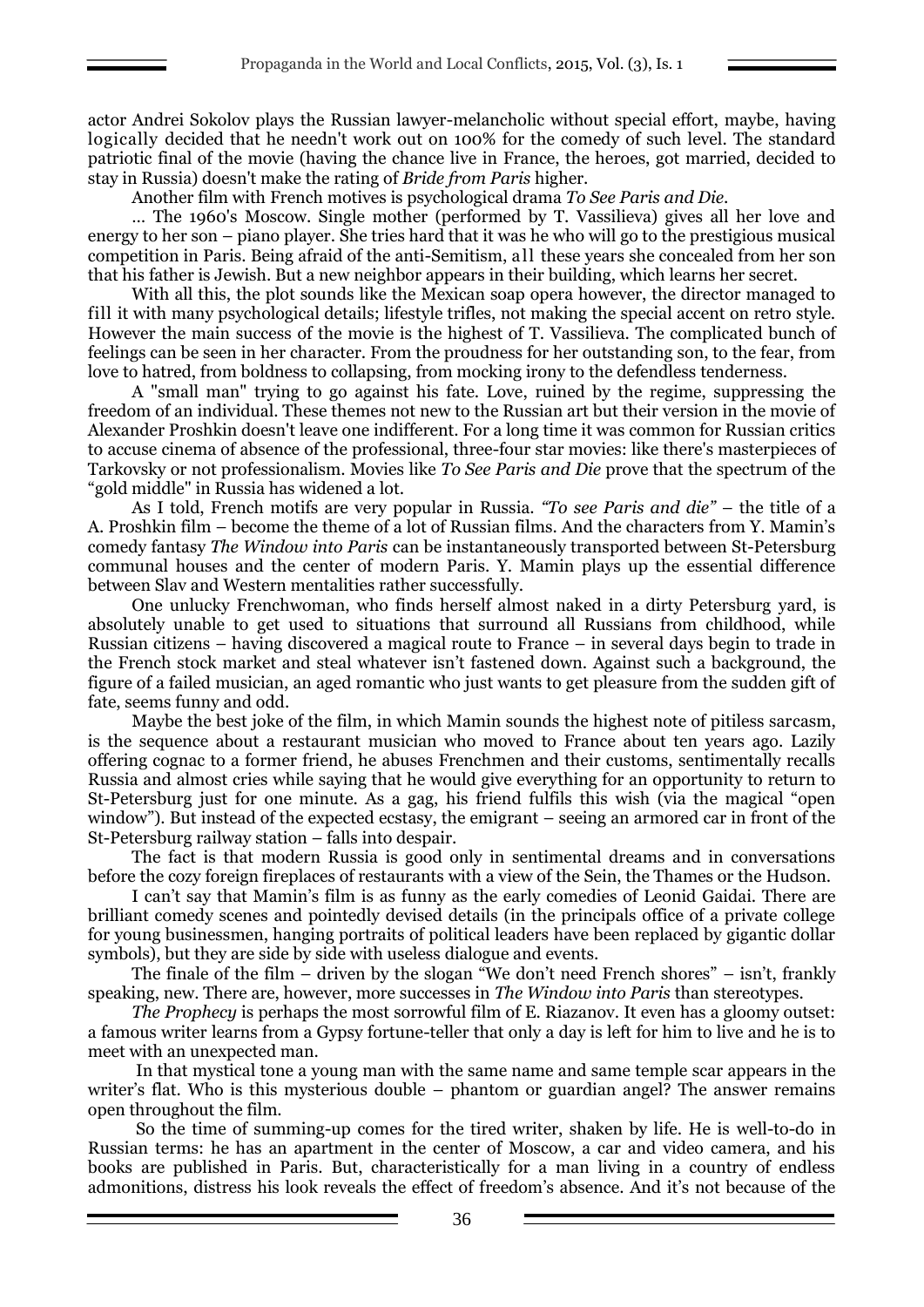peculiarities of his biography (his father perished during the repressions, his mother is Jewish – which he couldn't mention for a long time – and his wife died in a car accident). The brand of unfreedom is stamped on practically everybody in Russia, except those under 20.

In that regard, the choice of actress for the leading female role was perfect: French star Irene Jacob. Though her character is just a modest cashier in a bank, she can be at once distinguished from the surrounding Russian fuss by her uncommon expression. She becomes a fairy princess and, probably, the writer's last love… for this princess is colored by the shade of nostalgia for unrealized dreams.

In contrast with Riazanov's previous works, there is little topical populism – although the conclusion is connected with one of the most widespread script devices in Russia today (escaping from Mafia pursuit, the hero tries to leave for Israel). Sensitive to his audiences' mood, Riazanov couldn't but feel that a mass interest in cinematic political investigations and revelations has almost disappeared, while the need for melodramatic love stories is great.

Actually, *The Prophecy* can't be called melodrama. There are comedy episodes (a visiting fanatic suggests that the writer burn himself in Red Square as protest against something – it's not important against something – it's not important against what, the main thing is to perform the action), and there are elements of a parable. I don't find such a genre alloy organic and convincing. This seems to be the director's attempt to get a second wind.

One way or another, but in the majority of Russian films end of XX - beginning of XXI century there were various situations related to emigration and / or marriage / love (happy and not so) Russian to foreigners or the former Soviet / Russian citizens who have received foreign citizenship . Sometimes it's a comedy (*Our American Borya*, 1992; *Bride from Paris*, 1992; *Bride from Miami,* 1993; *Mistress from Moscow,* 2001; *Secret Meeting*, 2001; *Light Kiss,* 2002; *Marry in 24 hours,* 2004; *Inhibited Reflexes*, 2004; *Kings Can Do Everything,* 2008; *Train Moscow-Russia,* 2014, and others), sometimes - melodramas (*The Road to Paradise*, 1993; *Colorado*, 1993; *Roman "alla russo"* (1993), *Russian Bride,* 1993; *You Are Only One*, 1993; *Cloak of Casanova*, 1993; *French and Russian Love,* 1994; *French Waltz,* 1994; *American Daughter,* 1995; *All will be Well*, 1995; *The Barber of Siberia,* 1998; *Envy of the Gods,* 2000; *The Frenchman,* 2003; *Paris love of Kostya Gumankov,* 2004; *Walking in Paris*, 2010; *The Spaniard,* 2011, etc.) or drama (*The golden Head on the Block*, 2004; *Yesenin,* 2005; *Peter. Summer. Love,* 2014; *Hero,* 2015, etc.).

For example, the writer and director A. Eyramdzhan has 12 film stories (mostly - comedies) is dedicated topics amorous adventures of Russians and ex-Russians who received an American passport.

In the 1990s, the image of the West in the Russian cinema was largely accentuated the positive, which is largely explained by the illusory conviction of many filmmakers and viewers that the Western world is almost close to the ideal, that there reigns a total democracy, and unlimited the possibility of success in life opened for any people. In contrast, life in Russia was dark and poor.

So the film of S. Bodrov's *White King, Red Queen* (1992) began as a biting comedy of temperaments. A small Russian trade-union delegation comes to a Swiss town for a conference and stays in a little hotel. This gives the director cause to show the charms of poor Russians who once in a blue moon can fall greedily upon the West. There are dinners with tinned fish in the room, the sale of vodka "for a song", wild joy upon the receipt of 20 or 30 dollars, an occasion for free refreshment, and so on. The heroine is a mature woman with sings of former beauty who dully begins a flirtation with an ex-TV commentator while their colleagues drink spirits from morning till evening. The situation of Russians who find themselves shameful beggars in prosperous Switzerland may be a little exaggerated; taking into account the almost comedic plot, however, it doesn't seem a falsity.

Further on, the comedy turns smoothly into melodrama: an elegantly dressed man appears in the hotel; 20 years ago he was a famous Russian chess player who moved to the West, and he has learned that his old love, by the whim of fate, is in Europe for several days… but, alas, one can't step in the same river twice, the previous love can't be renewed, and the Red Queen doesn't find enough strength to stay with the White King.

This sad story with a gay beginning, although not claiming the psychological depths of Bergman or Antonioni, is made with European mastery. Bodrov skillfully observes the laws of the melodramatic genre with its heightening of emotions and expectant pauses, while accenting the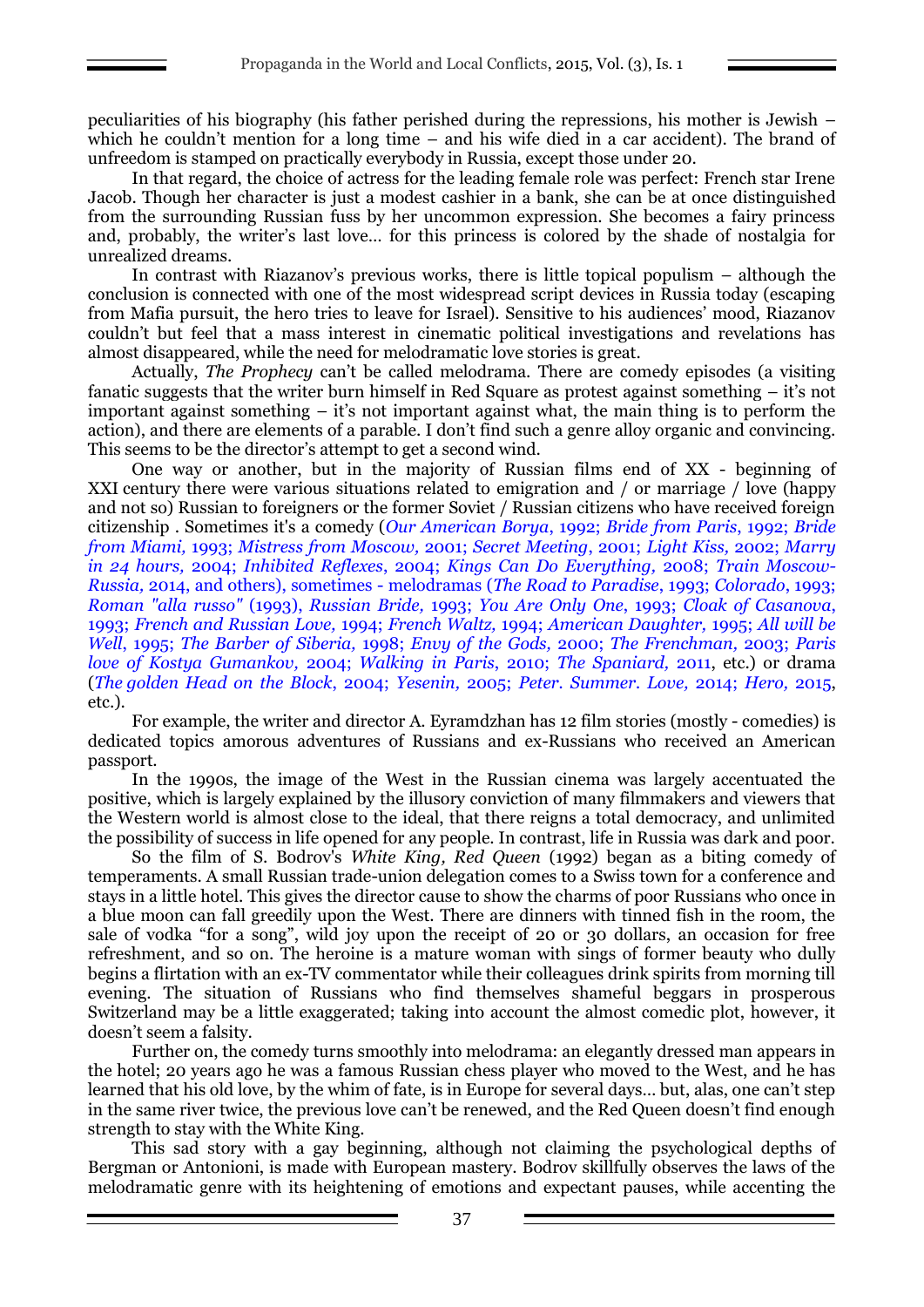differences in mentality, habits and image of his characters so as to make the film understandable and accessible to a European audience.

Several years later, A. Surikova in the comedy *I Want to the Jail* (1998), brought the situation of unbridled desire to join the Russian character Western values to the point of absurdity. Plunge into the criminal adventure unemployed Semyon decided to be in the comfortable Dutch prison...

The film was based on opposition to the usual stereotypes: foreigners' minds can not understand Russia, and, in general, they are inferior to any in the whole Russian Ivan the Fool; they do everything somehow half-heartedly: eat, drink, and work... But Semyon could easily fix any Japanese unit, invent supercar and fall in love with a rich Dutch women... You say, if he was so smart, why are so poor? And why are the Dutch-klutz live in the comfort of the human condition, but clever Russians forced to hook or by crook to seek opportunities to sit in a Dutch prison - like in the holiday? The authors of the film have one answer: Russian drink a lot, and hence all their mess…

In the melodrama *You Are Only One* (1993) director D. Astrakhan succeeds in expressing the sensations of average Russian who for one wonderful day experience a "holiday of life" in which there is no place for nostalgic sentiments and hot arguments on spirituality, in which businessmen accompanied by suave friends drive about in Fords and Mercedes, lazily count wads of dollar notes, buy foreign delicacies and telephone New York right from their cars.

The life of 40-year-old Eugeny (A. Zbruev) resembles thousands of others. He has a modest occupation as engineer in some institution, a flat in a standard tall block, a wife (M. Neyolova) dreaming of escape from the closed circle of humiliating poverty, and a 16-year-old daughter for whom her ill-provisioned parents are a vivid demonstration of how one mustn't live – the embodiment of her dread of destiny.

The film's opening episodes create a familiar sketch of "common family of intellectual workers": reproaches of Eugeny by wife and daughter, unmistakable hints that he is a typical failure, that all others managed to do better long ago, that he ought to join a number of fellow employees in a Russian-American joint venture, etc. And then, dreams… about trips over the ocean, Hawaiian beaches, Dior perfume and Cardin dresses…

Zbruev and Neyolova play this without pressing, without relishing the muddle of their characters' lives. Even scenarist O. Danilov's move into fantasy doesn't make their performances less truthful. It turns out that the firm organizing the joint venture is headed by one of Eugeny's former schoolmates whose younger sister Anna comes to Russia from USA. Anna has loved her "only one", her "unique Uncle Eugeny" since childhood. Now she is ready to become his fairy godmother – or princess: buy him a smart suit, make him the representative of the American firm in Russia, drive him in a Mercedes along the Petersburg streets.

But pride prevents Eugeny from becoming dependent on his old friend, although pride is not the main problem in his affair with Anna: "I don't love you, you see! Don't love!" he cries to his benefactress in a riveting sequence. A lot of things are mixed in Zbruev's expression. It would be good if he spoke so because he was deeply in love with his wife, but not at all… love has smoothly changed into habit. And if it's possible to live without rapturous love with one woman, then why is it impossible with another? There is quite another thing, too – fatigue: hopeless awareness of the fact that his life is over, that he has no strength to restart everything from zero.

The bitterness of this feeling doesn't disappear after either Eugeny's return to his wife or a Felliniesque postscript with a birthday celebration in the snowy garden of his house. Having escaped the turn of fate, the heroes of *You're Only One* will, several days after the touching departure of Anna for America, again poison each other's lives with mutual criticism… and dream about a separate room for their daughter.

But in the film with the program called *All Will be Well* (1995) D. Astarhan gave the same actor A. Zbruev play the coveted audience fabulous twist of fate. Former simple boy from a provincial town, 20 years later he returned as a millionaire, and even with his son - a Nobel laureate... In this picture D. Astrakhan with pleasure gave his characters happiness… In short, a kaleidoscope of the most common situations of soap operas. And all this was served in a frankly kitsch, parody manner…

Probably the most prominent Russian film of the 1990s, directly affects the relations between Russia and the West, has become a historical melodrama *The Barber of Siberia* (1998) by N. Mikhalkov, the core of which was a love story American and Russian cadet in the late nineteenth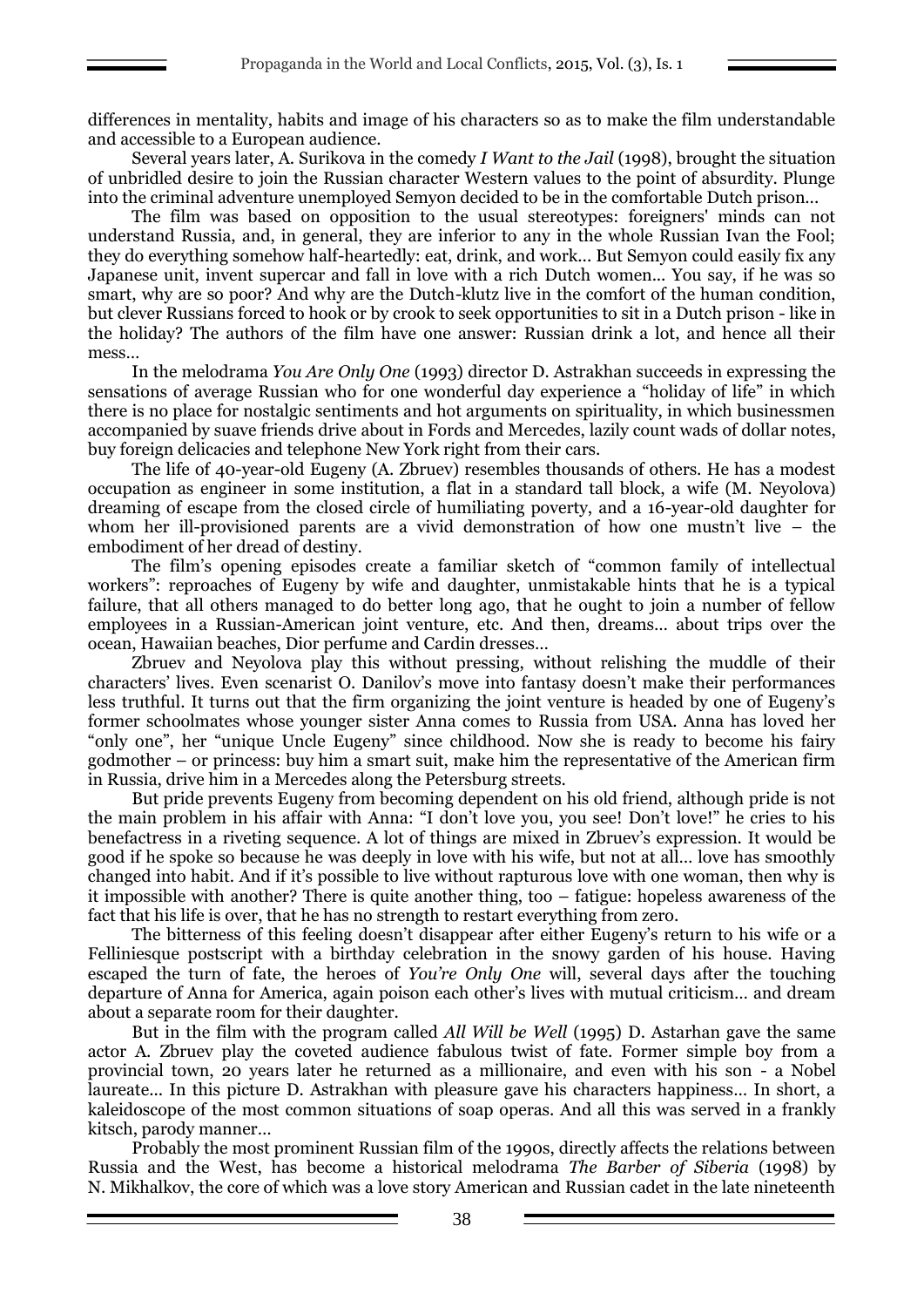century. It seems impossible to approach this film of N. Mikhalkov as a psychological drama on a real historical material, because this is a synthesis of romantic melodrama and comedy.

In much smaller scale than in the Soviet era, it was continued in the Russian cinema of the 1990s - 2000s, naval and air force subjects (*Adventure Troop D* (1993), *Black Ocean* (1998), *Mirror wars. Reflection One* (2005), *07th changing course* (2007). However, the main focus shifted from pure-specifically anti-West in the direction of anti-terrorism...

Not good relations between Russia and US/ EU at the XXI century led the Russian cinema about the Western world / people topic to tendencies of confrontation already familiar from the period of "cold war" (*Brother-2,* 2000; *Parisian A*ntique *Dealer*, 2001; *Personal Number*, 2004; *The Big Game*, 2007; *Aliens,* 2008; *Spy Game,* 2008; *Olympus inferno*, 2009; *War Correspondent*, 2014, and others.).

So, with the advent of the economic crisis of 1998, with the departure from the political scene President B. Yeltsin (1999) and the beginning of the era of President V. Putin (since 2000), with the change of the relative stabilization of the Russian economic life (2000-2007), followed by the economic crisis (since 2008) and West-Russia / Russia-West sanctions (since 2014), the phase of Russian "Western euphoria" gradually losing its actuality.

*Brother-2* (2000) was the first sign of return to anti-Western (or rather - anti-American) direction in the Russian cinema.

"A good killer" Danila learns that the death of his friend guilty of a businessman from Chicago. Without hesitation, Danila and his brother went to America - to restore order... Genre of *Brother-2* deliberately moved towards black humor and irony. America was taken in the spirit of the stories of one of the leading political commentators of the Soviet Television of the 1960s-1970s - professor V. Zorin (1925): the dirty neighborhoods, garbage, prostitutes, unemployed and gangsters...

The spirit of confrontation "cold war" was and in the spy detective Parisian Antique Dealer (2001). The thriller *Personal Number* (2004) accused the West of inciting terrorism. The aggressive West presented and in the action movie Mirror *Wars. Reflection One* (2005) where former CIA decide to push in a military conflict the US and Russia. Muslim terrorists and "corrupt representatives of the American Business" developed a plan of abduction of the Russian aircraft in *07th changing course* (2007).

The thrillers *Olympus Inferno* (2009) and *War Correspondent* (2014) dedicated to the military conflict in South Ossetia (2008) and Ukraine (2014) with the same plot scheme: Honest American caught in a war zone. He wants to bring the truth (close to the point of view of the Moscow media) to Western audience, but his videos and reports are rejected by the leadership of anti-Russian American TV.

Film critic and director M. Brashinsky made thrash horror film *Shopping Tour* (2013), where anti-Western trends were bright comedy-parody coloring: Russian tourists, going by bus in Finland, becoming victims of... Finnish cannibal: they only up to a certain time hided their sinister nature behind a mask of European political correctness and integrity...

Anti-Western motives clearly manifested in this period and in the films based on historical material. In the melodrama *Admiral* (2008) crafty and cunning Western allies betray the noble Supreme ruler of Russia A. Kolchak (1874-1920). A very negative portrait of the American secret services appears on the screen in the docudrama *Interrupted Flight of Gary Powers* (2009), which tells about the fate of the pilot spy plane shot down over the Soviet Union May 1, 1960.

From the Russian films of modern times I remember the ugly English type in the comedy *Heat (*2006), or foreign bad gay in the drama *Duhless* (2011)...

But a leader of anti-Western sentiments of the 2000s, in my opinion, was a film *Aliens*  (2008), in which American doctors, who arrived on a charity mission in one of the Islamic countries, are shown in the densely indictment manner worthy of similar age peak "cold war".

Of course, in a few Russian films the XXI century the plots were about a successful cooperation of Russian and foreign intelligence services (Apocalypse Code, 2007; White Sand, 2009), but in general the anti-Western tendencies became actualized again.

However, it should be noted that Western cinema of the last two decades as a whole did not differ pro-Russian sentiments, as I have already had the opportunity to write in detail previously (Fedorov, 2010).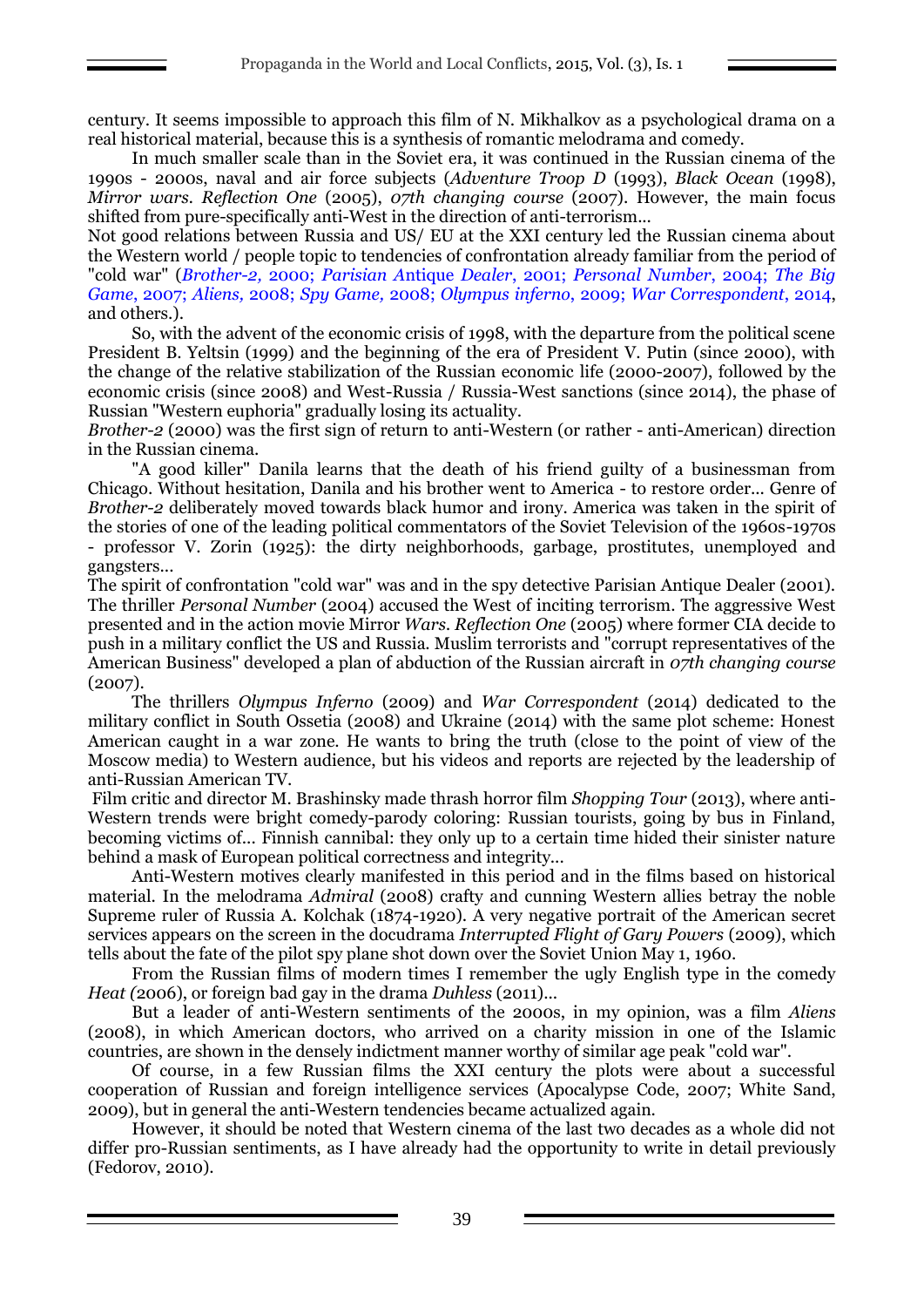In general, the Russian films on the western topic in the 1990s and the XXI century used the genres of comedy, melodrama, thriller and detective. As for the genre of fantasy and fairy tales, they went into deep shadow for economic reasons: their production, usually several times more expensive filming comedies and melodramas, but commercial success in no way guaranteed.

Unfortunately, expensive fantastic action *Inhabited Island* (2008) did not live up to expectations of financial investors and the public. The ambitious television project *The Amphibian Man. Sea Devil* (2004), new adaptation of the A. Belyaev's novel, came out unsuccessful too… Fairy tale *The Nutcracker* (2011) by A. Konchalovsky was, unfortunately, too difficult for the child's perception and too "childish" for adult audiences.

Perhaps the most successful Russian sci-fi movie of the XXI century was the film adaptation of the story of Strugatsky brothers *The Ugly Swans* (2005) by K. Lopushansky. Based on previous experience (*Dead Man's Letters* and others.) and motives of fantastic films of A. Tarkovsky, K. Lopushansky created a kind of fantastic parable about the mysteries and the limitless possibilities of Reason...

The real serials boom was in the Russian film industry of 1990s - 2000s, because the Russian audience (especially adult) continued to sit at the TV screens and still not in a hurry to the cinema, even if equipped with surround sound and image system.

And today the greatest influence on the audience (although the students, young people in large part has already moved on to the Internet and mobile phones) has a TV mass culture, focused on the creation of large multi-month (or even perennial!) series (including on Western world topic *Spy Game, Lecturer, The Spy*, etc.).

*A content analysis of Russian films on the western topic, created in the period from 1992 to 2015 allows to represent their basic narrative scheme as follows:*

- Attraction of the West as a symbol of a better life for the Russians (emigration to the West, marriage / love relationship, criminal activity, etc. in the 1990s, this story is showing also the low level of life, deprivation of Russians);

- The joint struggle of the Russian and Western intelligence services, military against terrorism and crime (this theme is characteristic of Russian films of the 1990s);

- Fighting the Russian special services or individual Russians with Western spies and criminals, supported by the West (the scheme became clearly manifest in the Russian cinema of the XXI century).

*The structure of the stereotypes of Russian drams on the Western world topic*

*Historical period, the place of action:* any time, Russia, the Soviet Union, the United States and other countries.

*Furnishings, household items:* a modest dwelling and household items of ordinary Russian and / or Soviet character, luxury homes and objects of everyday life Western characters, and the "new Russian".

*Methods of reality representation:* realistic or quasi-grotesque images of people's lives.

*The characters and their values, ideas, clothes, physique, vocabulary, facial expressions, gestures*. Positive characters have the democratic ideas; negative characters have inhuman, terrorist, militaristic ideas. Characters often shared not only social, but also material status. Positive characters (both Russian and foreign) look pleasant in all respects. Negative characters are often rude and violent types, from primitive vocabulary, evil or sickly hypocritical persons active gestures and nasty vocal timbres.

*A significant change in the lives of the characters:* the negative characters are going to put their anti-human ideas (for example, a terrorist act or other crime).

*A problem:* the life of positive characters, as, indeed, and the lives of entire peoples / nations in jeopardy.

*The search for solutions:* the struggle of positive to negative characters.

*Solution:* destruction / arrest of negative characters, the return to civilian life.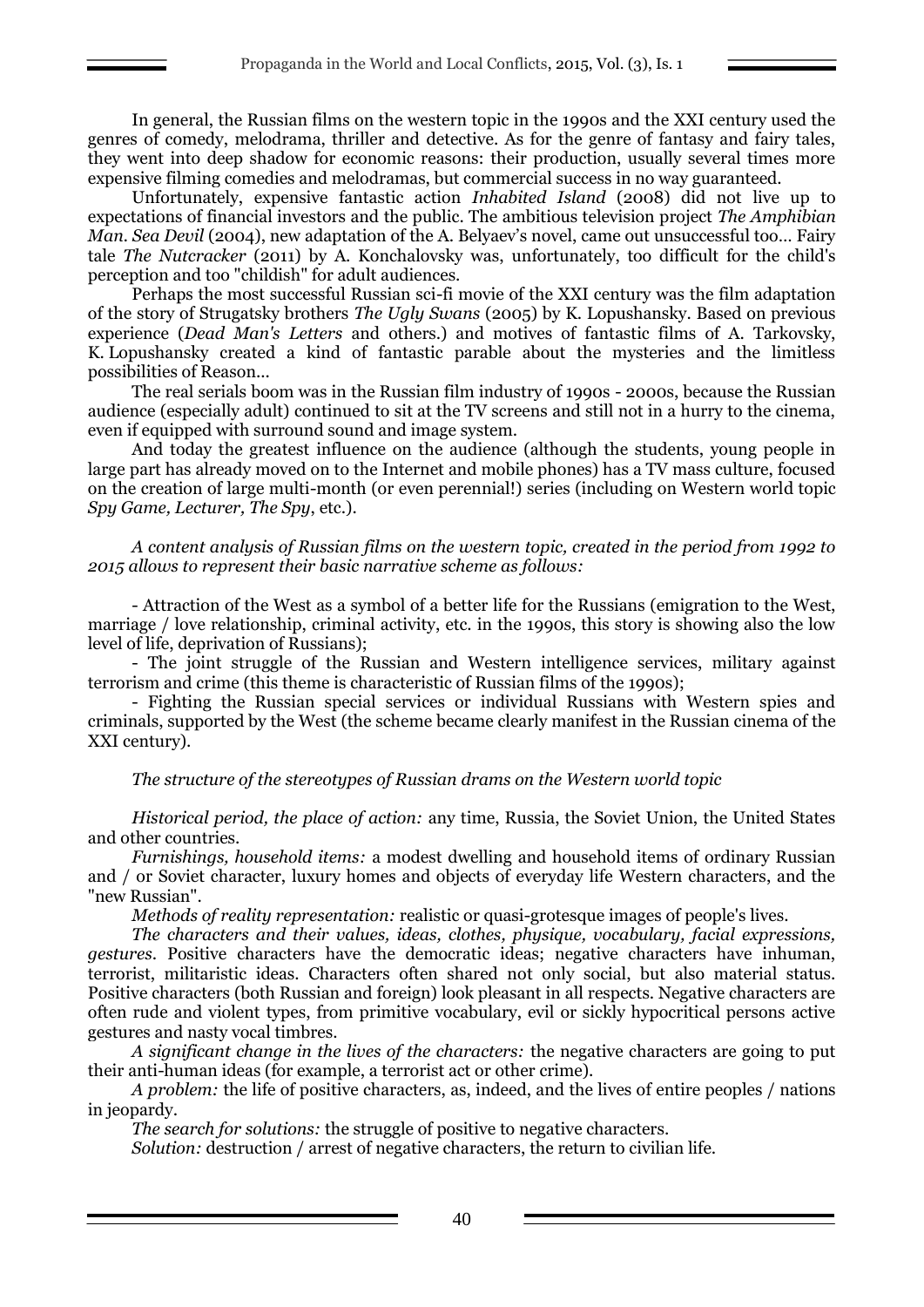# *War. Russia, 2002.* Director and screenwriter A. Balabanov.

*Historical period, the place of action:* Begin of XXI century, Moscow, Chechnya.

*Furnishings, household items:* differentiated, depending on the specific situation in the episode (Moscow offices, Chechen villages, the old tower, which kept the defense of the main characters, etc.).

*Methods of reality representation:* realistic, seeking documentary objectivity.

*The characters and their values, ideas, clothes, physique, vocabulary, facial expressions, gestures:* Englishman John, his fiancée, the Russian soldier Ivan, his commander - Captain Medvedev, Chechen rebel Aslan. Characters shared social and material status.

*A significant change in the lives of the characters:* the Englishman, his fiancée and Russian soldiers are held captive by Chechen militants.

*A problem:* the leader of the militants let John and Ivan from captivity, but leaves the imprisoned John's bride, appointing for her release large ransom - two million pounds. Life of John's bride is under threat.

*The search for solution to the problem:* John and Ivan have a plan for deliverance of John' bride and Captain Medvedev from captivity.

*Solution:* John and Ivan manage to free John's bride and Captain Medvedev.

### *Aliens. Russia-US-Egypt, 2008*. Directed by Y. Grymov.

*Historical period, the place of action:* the beginning of the XXI century, the area of interethnic conflict in one of the Muslim countries, the United States.

*Furnishings, household items:* a deserted place, the villages, the American luxury villa.

*Methods of reality representation:* realistic, without grotesque.

*The characters and their values, ideas, clothes, physique, vocabulary, facial expressions, gestures:* American doctors, their bourgeois values, which, according to the authors, can be reduced to the thesis of "the immorality of the prudent." Build, facial expressions, gestures and vocabulary of characters are within the normal standards. Clothing characters are functional. Facial expressions and gestures of the characters often boosted.

*A significant change in the lives of the characters:* a group of American doctors arriving on a charity mission in one of the Muslim countries in the zone of military conflict.

*A problem:* a conflict is between the couple of American Physicians (wife is cheating on her husband). The husband accidentally becomes a murderer.

*The search for solutions:* American doctor calls his wife a whore, but after returning to the US he say: "America must act"...

*Solution:* the American doctor and his wife live happily again in a chic mansion ...

# *Olympus Inferno. Russia, 2009.* Directed by I. Voloshin.

*Historical period, the place of action:* South Ossetia, August 2008.

*Furnishings, household objects:* the city streets, interiors of offices and apartments, mountain countryside, military equipment.

*Methods of reality representation:* realistic.

*The characters and their values, ideas, clothes, physique, vocabulary, facial expressions, gestures:* Georgian and Russian soldiers and officers. They shared the ideological status. The Russians are professional, intelligent and honest soldiers, their speech, facial expressions and gestures correspond to the army charter. Their opponents are very bad, shooting of civilians... And those and others dressed in military uniform, with sturdy. Their vocabulary is simple and is subject to combat conditions. But they are not the main characters. The main characters are the American scientist and a Russian journalist. These are young people wearing comfortable hiking / travel clothing, they look nice...

*A significant change in the lives of the characters:* American Michael arrives in South Ossetia to study rare night butterflies. Together with the journalist Eugenia he see the flying insects, but...

*A problem*: invasion of Georgian troops in South Ossetia, the life of the main characters, as, indeed, and all the people of South Ossetia is under threat.

*The search for solutions:* Michael and girl trying to take out of the war zone video documenting the invasion of the Georgian units.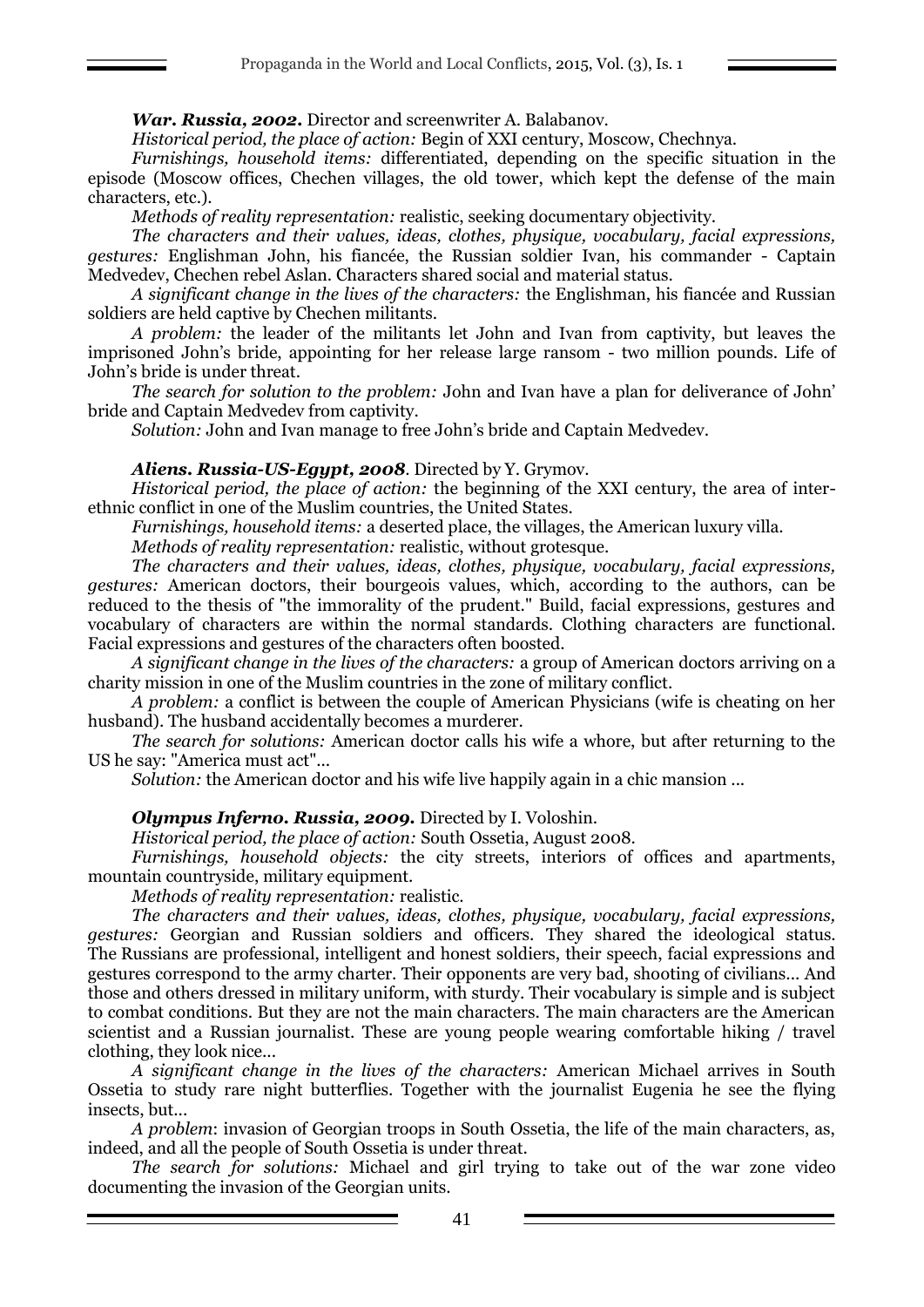*Solution:* the invaders are doomed to failure...

### *The structure of the Russian thriller or detective genre stereotypes on the western world topic*

*Historical period, the place of action:* any length of time, Russia, the Soviet Union, the United States and other countries.

*Furnishings, household items:* a modest dwelling and household items of ordinary Russian characters, luxury homes and household items of Western characters and the "new Russian" (in the territory of a hostile country, spies adapted to the housing and living conditions of the enemy).

*Methods of reality representation:* in general realistic, though sometimes some grotesque depiction of life in the "hostile states".

*The characters and their values, ideas, clothes, physique, vocabulary, facial expressions, gestures:* positive (counter-intelligence officers, intelligence agents / spies, saboteurs) and negative (the same persons, plus - the terrorists, criminals, gangsters, maniacs). Divided by ideology and worldview or without accentuation of it, the characters tend to have a strong constitution and appear according to the settings of a media text source: spies and criminals can for some time (up to expose, for example) to look pretty, but then be sure to find its ugly essence... Western negative characters seem rude and cruel, unpleasant tone of voice...

*A significant change in the lives of the characters:* negative characters commit a crime (an act of terrorism, espionage, blackmail, theft of state secrets, murder and so on.).

*A problem:* violation of the law.

*The search for solution:* crime investigation, prosecution negative characters.

*Solution:* The positive characters catch / kill of negative caracters.

#### **Big Game. Russia, 2007.** Directed by V. Derbenyov.

*Historical period, the place of action:* the USSR, the Western countries, 1980s.

*Furnishings, household objects:* streets, modest homes, institutions and objects of everyday life of the Soviet characters; domestic well-being of the western countries.

*Methods of reality representation:* a whole is quite realistic...

*Characters, their values, ideas, clothes, physique, vocabulary, facial expressions, gestures:* positive (counter-intelligence officers, Russian intelligence / spy) and negative (the same persons, plus CIA agents). And a double agent Oleg located between them. Divided by ideology and worldview, characters have a strong constitution and appear according to the settings of a media text source: Positive characters are attractive, negative, on the contrary... but Oleg is ambivalent. Clothing of characters (spies) depends on their current mission and the environment...

*A significant change in the lives of the characters:* the Soviet counter-intelligence suspects that the "mole", transmits secret information to the West...

*A problem:* the secrets of the Soviet counterintelligence are under threat...

*Finding a solution to the problem:* KGB's services search for "mole".

*Solution:* a KGB operation was a success, "mole" unmasked and sentenced to a lengthy term of imprisonment...

#### *Trap. Russia, 2008.* Directed by A. Schurihin.

*Historical period, the place of action:* Russia and the United States, 2000s.

*Furnishings, household objects:* offices, streets and apartments.

*Methods of reality representation:* furnishings, interiors (offices, apartments) look quite realistic.

*Characters, their values, ideas, clothes, physique, vocabulary, facial expressions, gestures:* a positive character is a pretty American company employee Yanovska, dressed and brushed according to business mode differs slender physique. Negative characters are representatives mafia business, dressed in expensive suits, looks extremely unpleasant, with fake smiles and a stone in his bosom.

*A significant change in the lives of the characters:* the Russian security services becoming aware that Americans connected with the hydrogen engine and alternative fuel.

*A problem:* these developments may significantly affect the economic status of Russia.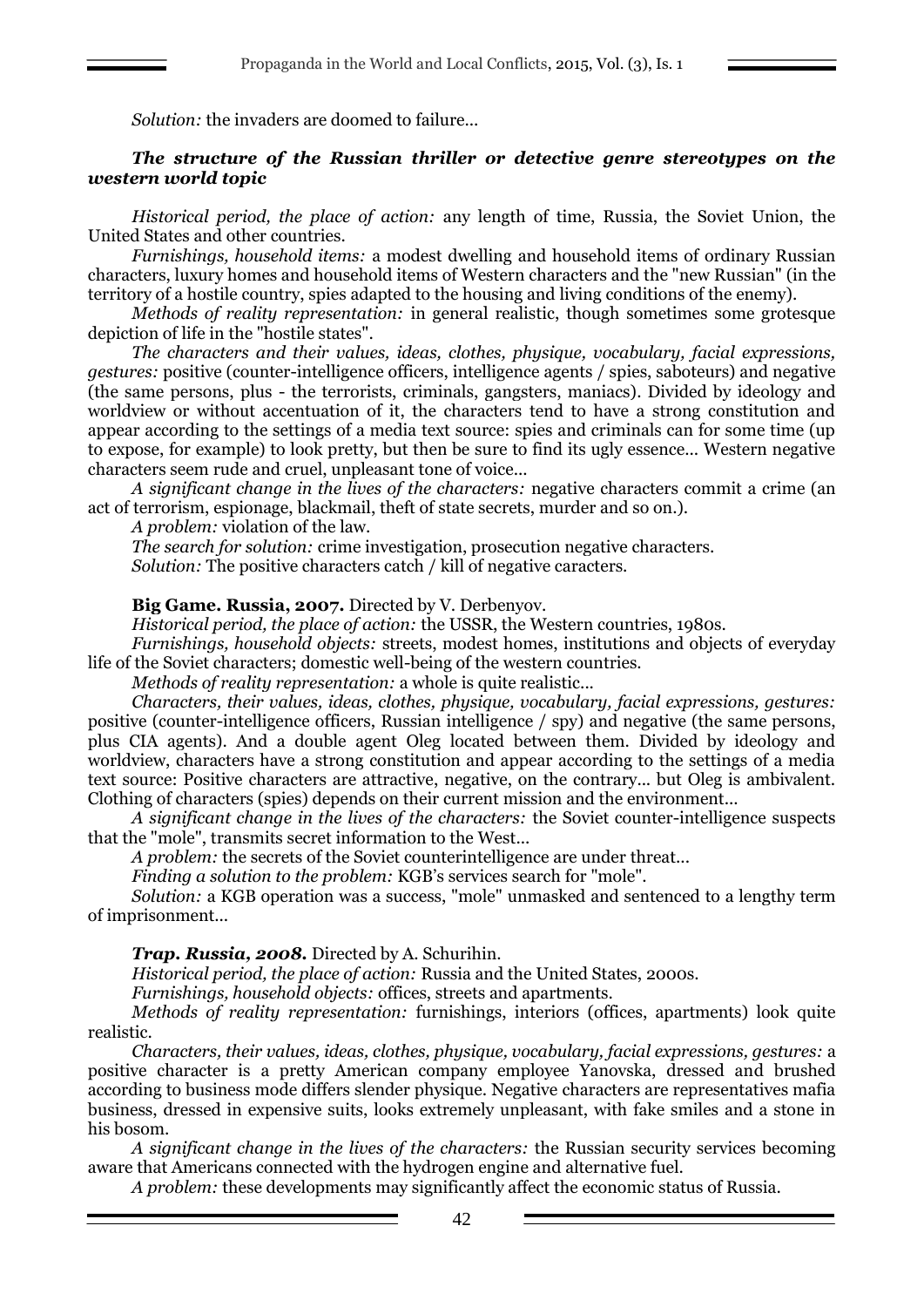*Finding a solution to the problem:* the Russian special services call to Yanovskaya ...

*Solution:* overcoming numerous difficulties and deadly danger Yanovska displays expose the mafia and their leader.

### *Spy. Russia, 2012.* Directed by Andrianov.

*Historical period, the place of action:* the USSR, Germany, June 1941.

*Furnishings, household items:* office rooms, a communal apartment, house, Moscow street, park, basement, modest homes and household items of ordinary Soviet character, luxury Stalinist empire in the Palace of the Soviets...

*Methods of reality representation:* household furnishings, and all the characters are depicted quasi-realistic, although with a significant degree of conventionality and grotesque, because we can see a fantasy world of Moscow in June 1941, established on the patterns unfulfilled in reality Stalinist radical reconstruction plan of the capital.

*Characters, their values, ideas, clothes, physique, vocabulary, facial expressions, gestures:* positive (Soviet counterintelligence officers, civilians) and negative (German spies). Divided by ideology and worldview, male characters have a strong constitution. Female characters are divided into positive (the bride of the protagonist) and negative (spy). Spies can for some time (to expose) look pretty, but then be sure to find its hostile entity...

*A significant change in the lives of the characters:* the main character is a young employee of the Soviet counterintelligence and his boss (an experienced Major) are given the task to find a German agent named "Wasser".

*A problem:* the main character in search of a German agent goodie gets into a lifethreatening situation...

*Finding a solution to the problem:* death / arrest of several German agents does not give the desired result: the main resident of the Nazi "Wasser" remains elusive...

Solution: the main positive hero manages to survive, but "Wasser" deceived Stalin and returned to Berlin…

# *The structure of the stereotypes of Russian action films on the topic of the Western World*

*Historical period, the place of action:* any time, Russia, the Soviet Union, the United States and other countries.

*Furnishings, household items:* a modest dwelling and household items of simple Russian / Soviet character, Western luxury homes and everyday objects, as well as the "new Russian" mafia and corrupt officials; unified billing military facilities (bases, cabins of planes and tanks, decks warships, submarines compartments).

*Methods of reality representation:* in general realistic, though sometimes grotesque depiction of life in the "hostile states".

*The characters and their values, ideas, clothes, physique, vocabulary, facial expressions, gestures.* Positive characters (any military arms, civilians) have a democratic ideas; aggressors (military, saboteurs, terrorists) have inhumane ideas. Divided by ideology and worldview, whether or not these should focus on, the characters tend to have a strong constitution and appear according to the settings of a media text source: the western characters are often rude and brutal types with primitive vocabulary and unpleasant tone of voice.

*A significant change in the lives of the characters:* negative characters commit a crime (armed aggression, acts of terrorism, sabotage, murder).

*A problem:* violation of the law: a life of positive characters, as often, and the lives of all peaceful democratic character of the country in jeopardy.

*The search for solution to the problem:* the armed struggle of positive characters from enemy aggression.

*Solution:* destruction / capture of aggressors, terrorists, bandits; returning to civilian life.

# *Black Shark. Russia, 1993*. Directed by V. Lukin.

*Historical period, the place of action:* Afghanistan, 1990s.

*Furnishings, household items:* mountains, deserts, drug manufacturing plant, barracks, luxurious house of a local oligarch Karahan, helicopters and other military equipment, weapons.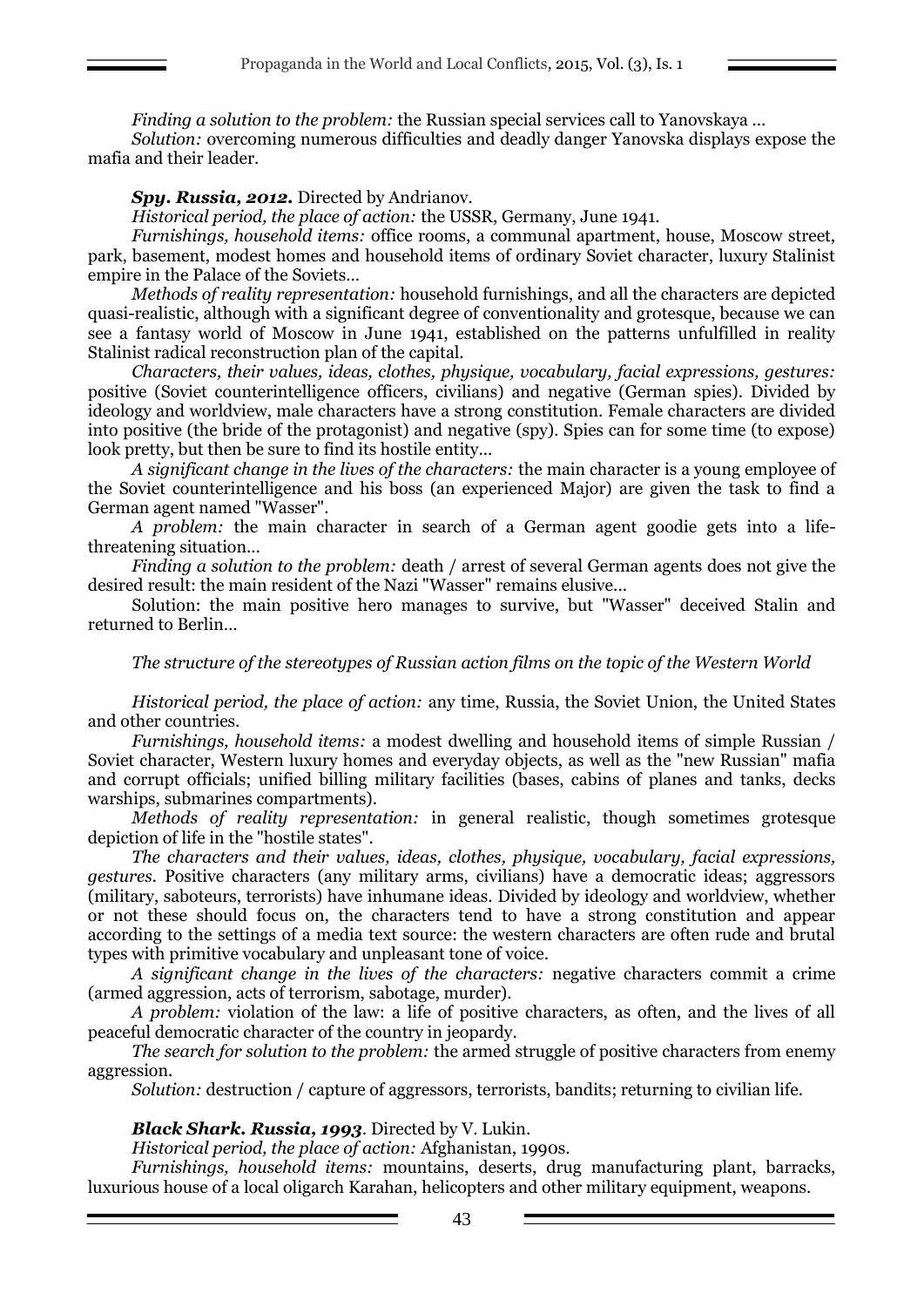### *Methods of reality representation:* quasi-realitic.

*Characters, their values, ideas, clothes, physique, vocabulary, facial expressions, gestures*. Positive characters are commando and his co-workers have the human ideas; negative character is drug lord Karahan and his minions have inhumane ideas. Characters are often dressed in military or semi-military uniform. Facial expressions and gestures of the characters often boosted.

*A significant change in the lives of the characters:* Karahan's mafia built a factory, manufacturing drugs.

*A problem:* the powerful drug trafficking, organized Karakhan, threatens the lives of thousands of people...

*Finding a solution to the problem:* the US intelligence services are trying to capture Karahan's factory, but militants from its protection successfully resist...

Solution: US commandos rescued Assistant - Russian military squad: they destroys caravans with drugs... Helicopter, which Karahan tried to escape, is destroyed too...

#### *Black Ocean. Russia, 1998.* Directed by I. Solovov.

*Historical period, the place of action:* 1990s. Oceans...

*Furnishings, household items:* Russian military submarine, ships, underwater, overhead cabinets Chief of Intelligence of Russia.

*Methods of reality representation:* texture, interiors, costumes are shown in a realistic manner.

*Characters, their values, ideas, clothes, physique, vocabulary, facial expressions, gestures*. Russian sailors, submariners have a human values, foreign terrorists have an inhuman values. Most of the characters are dressed in military naval uniform. Facial expressions and gestures of the characters often boosted.

*A significant change in the lives of the characters:* foreign terrorists are developing the project "Jihad", providing a new kind of biological weapons, changing the human genetic code.

*A problem:* the existence of humanity is threatened.

*Finding a solution to the problem:* the main Russian intelligence management can not decrypt the diskette with information about the new biological weapons.

*Solution:* the Russian submariners with their lives destroyed containers with biological weapons...

#### *Russian Special Forces. Russia, 2002*. Directed by S. Mareev.

*Historical period, the place of action:* Russia, early XXI century, St. Petersburg.

*Furnishings, household items:* Street and vicinity of St. Petersburg, military supplies (form, weapons, etc.).

*Methods of reality representation:* texture, interiors, costumes appear conditionally, that is especially noticeable in this peculiar genre scenes fights and shootings.

*Characters, their values, ideas, clothes, physique, vocabulary, facial expressions, gestures*. Positive Russian special forces (depicted in a grotesque, comedy style). Vocabulary of the characters is easy, associated with the military specifics. Facial expressions and gestures of the characters often exaggeration. Their physical development is clearly above average.

*A significant change in the lives of the characters:* St. Petersburg is preparing to celebrate its 300th anniversary and president's visit, but a group of international terrorists preparing an attack.

*A problem:* the life of the president, and the simple citizens of the city is at stake.

*Finding a solution to the problem:* Russian special forces decide to fight the insolent terrorists.

Solution: a victory over terrorists.

*The structure of the stereotypes of Russian melodramatic films on the Western world topic*

*Historical period, the place of action:* any time, Russia, the Soviet Union, the United States and other countries.

*Furnishings, household items:* a modest dwelling and household items of simple Russian / Soviet characters (if they do not oligarchs and mafia, "new Russian"), luxury homes and household items Western characters and the Russian rich.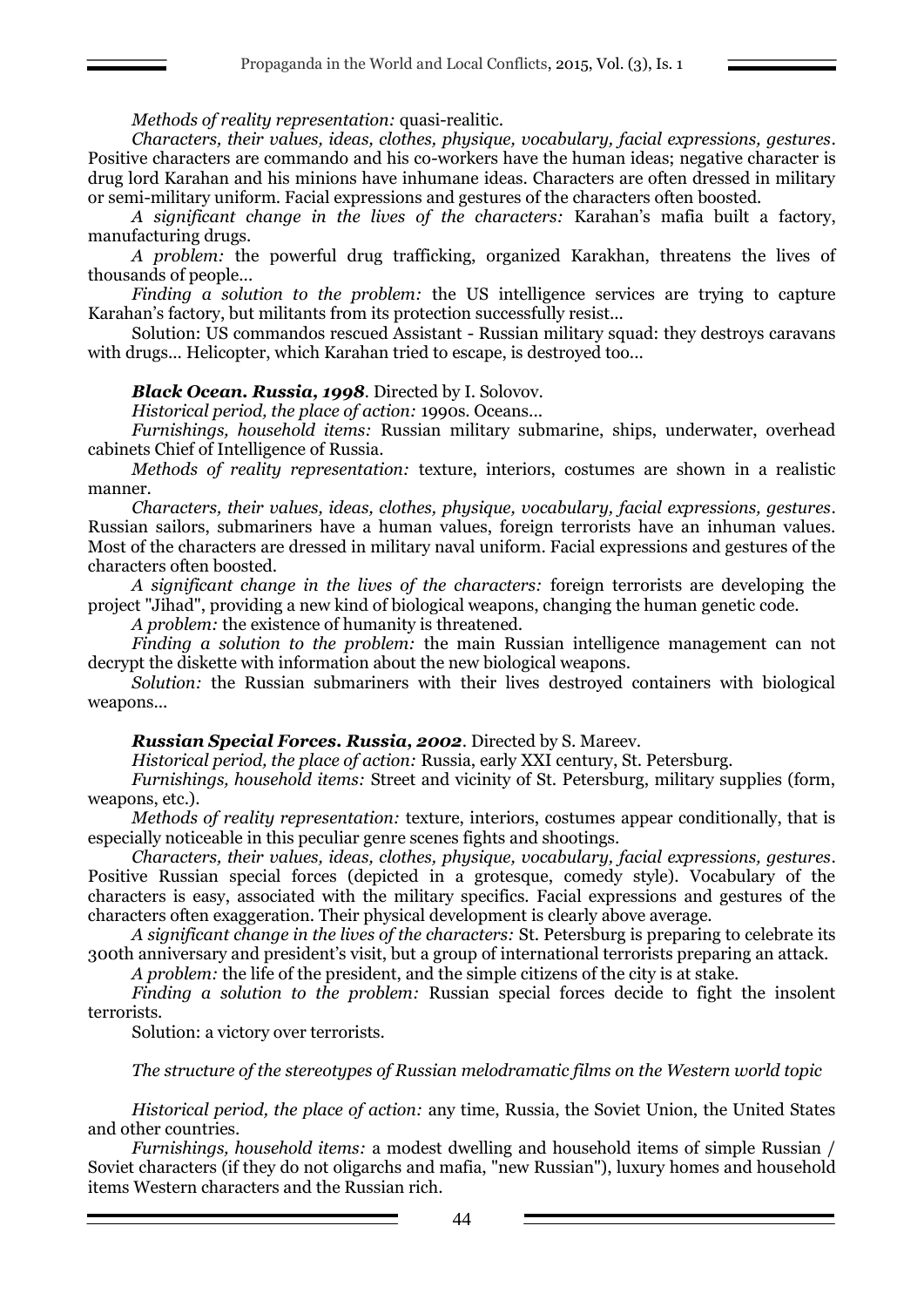*Methods of reality representation:* as a rule, realistic or quasi-realistic.

*The characters and their values, ideas, clothes, physique, vocabulary, facial expressions, gestures*. Male and female characters with contrasting ideological and social status, or without it. Characters tend to have a slender physique and look quite nice. Their clothes, facial expressions and vocabulary are "average" framework.

*A significant change in the lives of the characters:* a meeting of male and female characters

*A problem:* the national, ideological and / or social misalliance, "culture shock", mutual misunderstanding.

*The search for solution to the problem:* the characters overcome national, ideological and social obstacles in the way of their love.

*Solution:* wedding / love harmony (in most cases), death, separation characters (as an exception to the rule).

*French and Russian Love. Russia, 1994.* Director and screenwriter A. Alexandrov.

*Historical period, the place of action:* Russia 1990, Moscow.

*Furnishings, household items:* apartments and the streets of Moscow, a modest household situation of the protagonist.

*Methods of reality representation:* in general realistic.

*Characters, their values, ideas, clothes, physique, vocabulary, facial expressions, gestures:* French man and Russian woman (her husband in prison, poverty, etc.) with contrasting social status. The main characters look quite cute. Their clothes, facial expressions and vocabulary are "average" framework.

*A significant change in the lives of the characters:* the Frenchman met with Russian woman and falls in love with her...

*A problem:* national and social misalliance, "culture shock", sometimes mutual misunderstanding.

*Finding a solution to the problem:* the characters overcome national, and social obstacles to their love.

*Solution:* a Frenchman and a Russian woman with tickets to Paris, go to the airport, leaving the Russians little daughter with her grandmother. The daughter was crying, and the Frenchman knows that it is also necessary to take...

# *Envy of the Gods. Russia, 2000.* Directed by V. Menshov.

*Historical period, the place of action:* Moscow, 1983.

*Furnishings, household items:* a modest dwelling and Soviet characters everyday objects, studio.

*Methods of reality representation:* realistic.

*Characters, their values, ideas, clothes, physique, vocabulary, facial expressions, gestures:* French translator and married woman with contrasting ideological and social status. They are not too young, but have a slender physique and looks very nice. Their clothes, facial expressions and vocabulary are "average" framework.

*A significant change in the lives of the characters:* passionate affair between the main characters.

*A problem:* the national and political contrast.

*Finding a solution to the problem:* the main characters trying to overcome the ideological and social obstacles in the way of their love.

*Solution:* in spite of the mutual love, no way for the marriage, because of the state ideology of the Soviet Union...

# *Frenchman. Russia, 2003.* Directed by V. Storozheva.

*Historical period, the place of action:* Beginning of the XXI century. Russia, a provincial town. France, Paris.

*Furnishings, household items:* a luxury Baron de Rousseau castle near Paris, and dull provincial Russian town, modest homes and household items of ordinary Russian characters.

*Methods of reality representation:* realistic.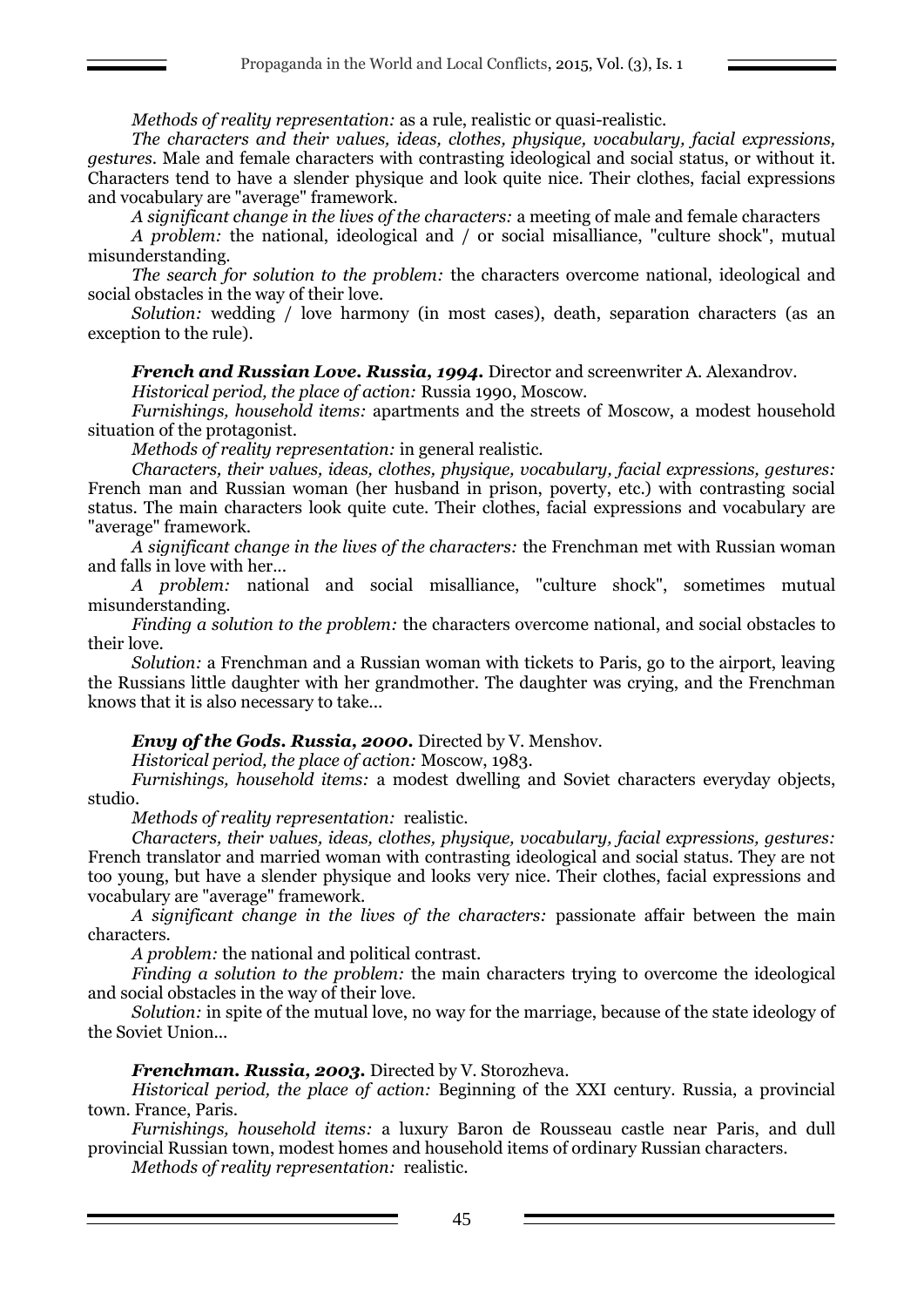*Characters, their values, ideas, clothes, physique, vocabulary, facial expressions, gestures.* Baron de Russo is a hereditary aristocrat who dreams to find a Russian girl Irina, whom he met through correspondence. Anna is provincial pretty teacher of French language in a provincial Russian town. For his visit to Russia, Baron dressed quite modestly. Anna dressed too without any frills. Vocabulary of characters is simple, facial expressions and gestures at times boosted.

*A significant change in the lives of the characters:* French baron travels to Russia to meet with Russian girlfriend Irina, whom he met on the correspondence...

A problem: Some criminals robbed Baron, and he found out that he actually does not corresponded with Irina, but her friend Anna, which is a good French wrote him a letter on behalf of Irina ...

*Finding a solution to the problem:* the Frenchman tries to deal with the situation and in the process falls in love with Anna ...

*Solution:* Anna meets Baron reciprocate...

#### *The structure of the stereotypes of Russian comedy films on the topic of Western world*

*Historical period, the place of action:* any time, Russia, the Soviet Union, the United States and other countries.

*Furnishings, household items:* a modest dwelling and household items of simple Russian / Soviet character, luxury homes and everyday objects of Western characters and "new Russian".

*Methods of reality representation:* the life of people in the "other countries" are often represented quasi-grotesque.

*The characters and their values, ideas, clothes, physique, vocabulary, facial expressions, gestures*. Characters with contrasting ideological and social status, or without it. Clothing of western characters looks better Russian / Soviet (then again, if these do not belong to the "new Russian"). Build, vocabulary, facial expressions and gestures are differentiated, but in general, if the main characters on the plot will fall in love, they have a pleasant appearance.

*A significant change in the lives of the characters:* the main characters fall in love with any funny / eccentric circumstances with Western, Russian / Soviet characters.

*A problem:* the national, social, ideological (the last - in the movies of the Soviet era) misalliance, "culture shock", mutual misunderstanding.

*The search for solutions:* in a series of funny / eccentric situations the characters overcome the social and national barriers.

*The solution:* a joint problem solving, friendship, or marriage / love harmony, humor painted.

#### *Bride from Paris. Russia, 1992.* Directed by O. Dugladze.

*Historical period, the place of action:* Russia, St. Petersburg, the beginning of the 1990s.

*Furnishings, household items:* St. Petersburg street early 1990s show as a venue for endless meetings, demonstrations, protests, Russian characters are no different home comfort.

*Methods of reality representation:* conventional (within the genre), sometimes grotesque prevails.

*Characters, their values, ideas, clothes, physique, vocabulary, facial expressions, gestures:* a French graduate student and a Russian lawyer. French clothing looks much better than the Russian. Build, vocabulary, facial expressions and gestures of the characters are differentiated, but the main characters are good-looking. Vocabulary of characters is simple, facial expressions and gestures at times boosted.

*A significant change in the lives of the characters:* the young French will come to St. Petersburg to find material for the thesis, and falls in love with handsome lawyer...

*A problem:* the national, social misalliance, "culture shock", mutual misunderstanding.

*Finding a solution to the problem:* poor man's lawyer jacked-tired eyes watching the optimistic enthusiasm of his French guests, for which all Russian troubles seem new attraction in the amusement park. She was all in wonder, everything is interesting.

*Solution:* having the opportunity to live in Paris, heroes, getting married, decided to stay in Russia...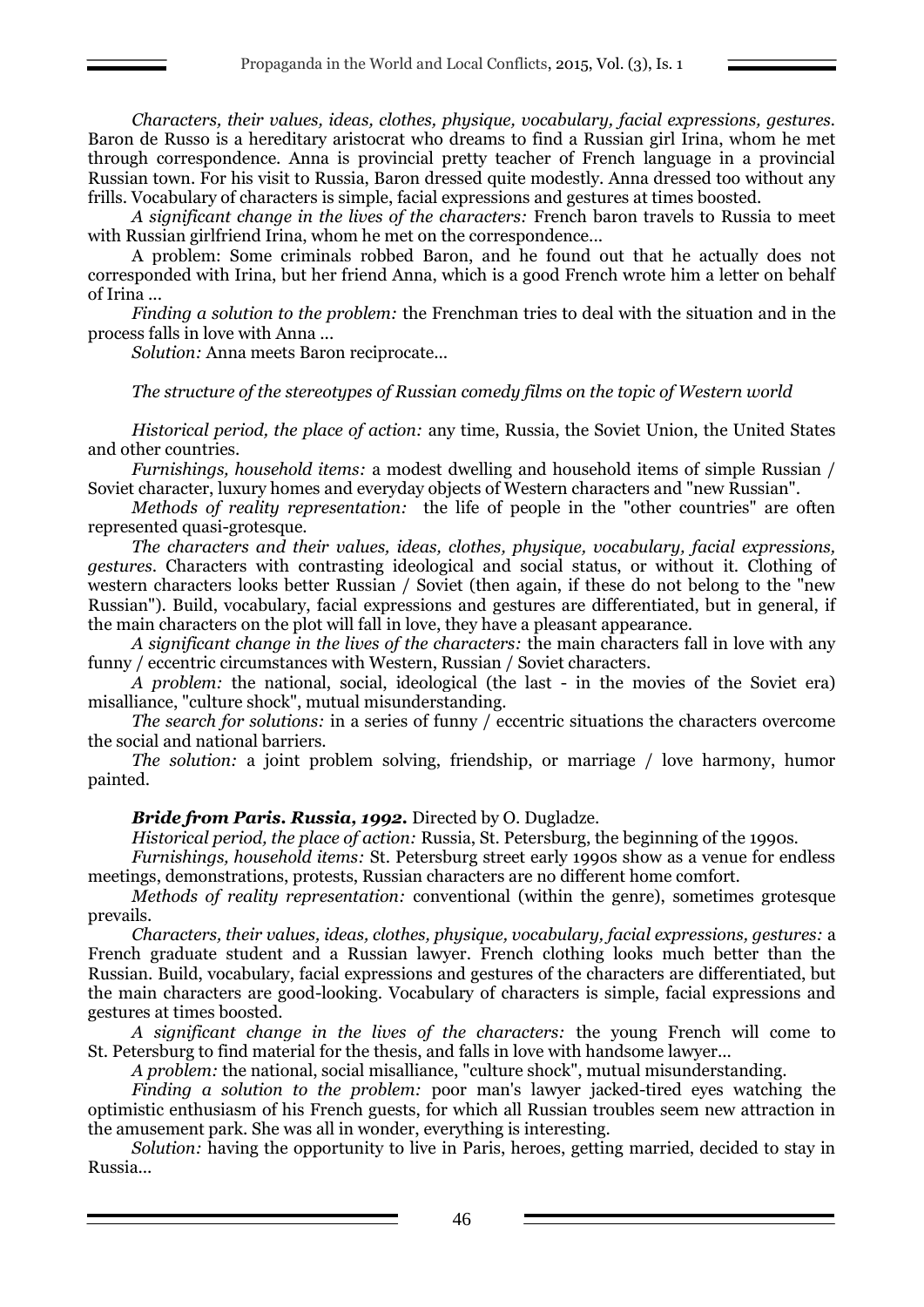### *Window into Paris Russia, France, 1993*. Directed by Y. Mamin.

*Historical period, the place of action:* 1993. Russia, St. Petersburg. France, Paris.

*Furnishings, household items:* Paris and St. Petersburg streets, school interiors, a restaurant, a miserable life of Russians.

*Methods of reality representation:* the grotesque (as part of the genre), St. Petersburg, Paris atmosphere, Russian and French characters are shown with ironic sympathy.

*Characters, their values, ideas, clothes, physique, vocabulary, facial expressions, gestures.* Pretty Frenchwoman is a representative of the "middle class." Russian characters: a schoolteacher, his tenacious neighbors, Russian émigré musician. The main characters wear suits their social status. Some of them are vulgar. Vocabulary of characters is simple, facial expressions and gestures at times boosted.

A significant change in the lives of the characters: using a magic window Russian characters come from St. Petersburg to Paris, and the French, on the contrary, come from Paris to St. Petersburg...

*A problem:* the social and cultural shock, an absolute inability to understand the realities of Russia at the French, deft ability to adapt to new conditions in Russian characters.

*Finding a solution to the problem:* in a series of funny / eccentric situations the characters overcome obstacles.

*Solution:* a return to stability: Russian people are again in St. Petersburg, and French woman is in Paris...

#### *Everything Will be Fine. Russia, 1995*. Directed by D. Astrachan.

*Historical period, the place of action:* a Russian provincial town, 1995.

*Furnishings, household items:* squalid interiors of the hostel, the streets and roads of the Russian provincial town, theater, lecture room.

*Methods of reality representation:* conventional (within the genre), Russian and foreign characters are shown with sympathy.

*Characters, their values, ideas, clothes, physique, vocabulary, facial expressions, gestures.* Russian characters are rich (the millionaire and his son) and the poor (people cooped up in the dormitory), foreign characters - Japanese millionaire and his servants. Rich characters dressed expensive, poor - much worse. Vocabulary of characters is simple, facial expressions and gestures are often exaggerated...

*A significant change in the lives of the characters:* Russian millionaire (now, apparently, also a US citizen) arrives in a provincial town, where he once lived and met his first love... At the millionaire arrives and his son - a Nobel laureate. There turns out to be a business partner - a Japanese millionaire...

*A problem:* the social misalliance...

*Finding a solution to the problem:* in a series of funny / eccentric situations the characters are trying to overcome social obstacles.

*Solution:* Russian millionaire understands that the old love has not come back, but his son successfully finds the love... And Japanese millionaire does not seem to remain in the loser...

*The structure of the stereotypes of Russian sci-fi films on the topic of western world*

*Historical period, the place of action:* Far / near future. Russia, the United States, other countries, space.

*Furnishings, household items:* a fantastic home, space ships and objects of everyday life characters - from complete devastation to supertechnologies.

*Methods of reality representation:* quasi-realistic or futuristic image of events in "their countries, spaceships" conditionally grotesque depiction of life in the "hostile states, the spacecraft."

*The characters and their values, ideas, clothes, physique, vocabulary, facial expressions, gestures.* Positive characters (Cosmo/astronauts, soldiers, civilians) have a democratic ideas; aggressors (Cosmo/astronauts, soldiers, saboteurs, terrorists) have inhumane ideas. Clothing: Cosmo/astronauts, military uniform, civilian clothes. Build: sports, strong. Vocabulary: business. Facial expressions and gestures are subject to the current function.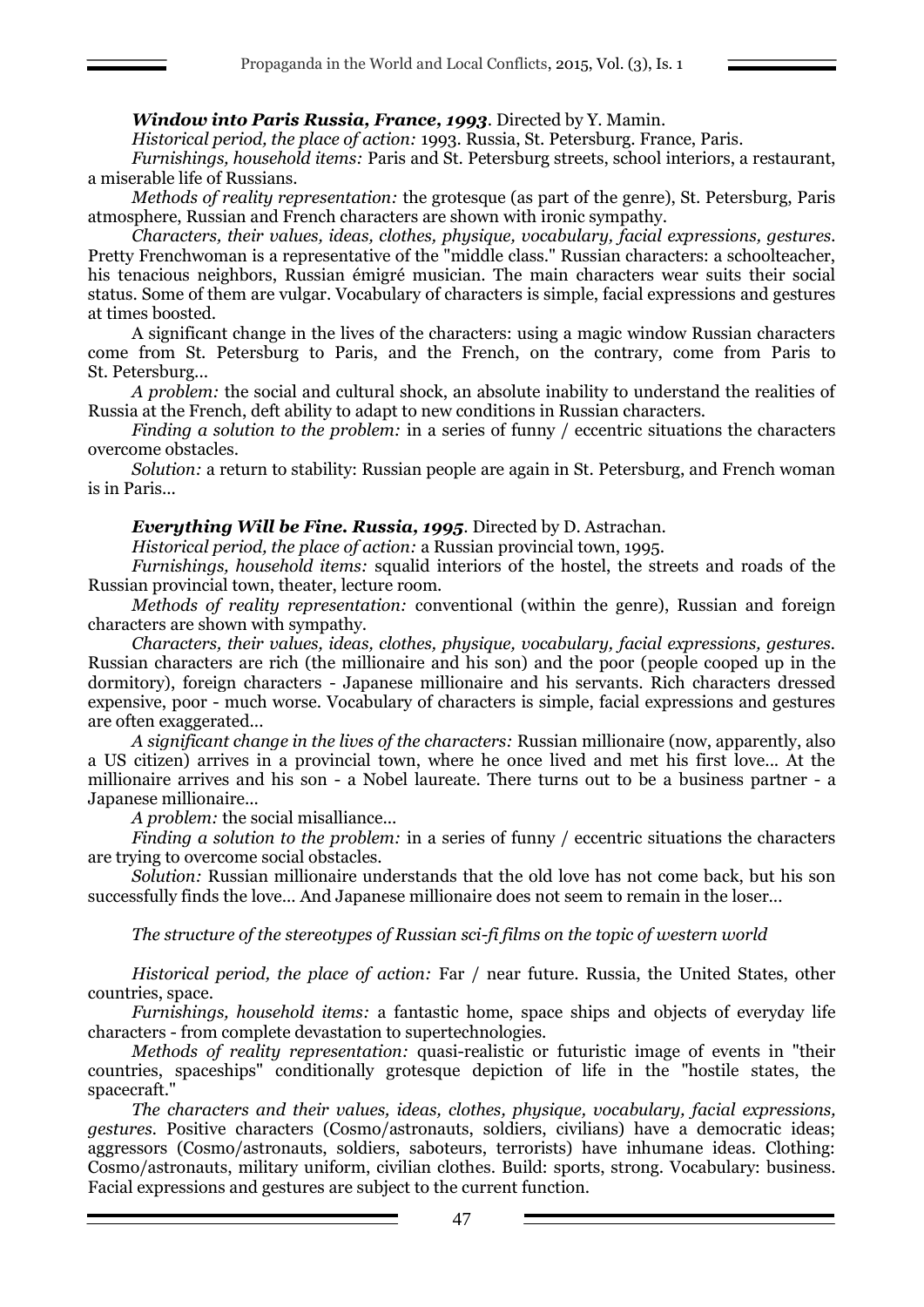*A significant change in the lives of the characters:* negative characters commit a crime (armed aggression, sabotage, murder).

*A problem:* violation of the law - a life of positive characters, as often, and the lives of all peaceful democratic character of the country in jeopardy. Variation: only a few survivors left after a nuclear disaster.

*The search for solution to the problem:* the armed struggle of positive characters from enemy aggression or attempt to survivors of the atomic bomb somehow adapt to the new conditions of existence.

*Solution:* the destruction / capture of the aggressors; the return to civilian life, or adaptation of the survivors of the nuclear attack to the new harsh conditions.

### *Inhabited Island. Russia 2009.* Director: F. Bondarchuk.

*Historical period, the place of action:* the XXII century. A certain future. A totalitarian regime...

*Furnishings, household items:* a fantastic home, appliances and objects of everyday life characters.

*Methods of reality representation:* conditionally futuristic portrayal of events.

*Characters, their values, ideas, clothes, physique, vocabulary, facial expressions, gestures*. Positive characters (the handsome athlete, astronaut Maxim, in love with his girl) have a humane ideas; negative characters (rulers, soldiers, and other shady characters) have inhumane ideas. Clothing: expensive clothes of the ruling elite, uniforms, rags. Build usually - sports, strong. Vocabulary - business, facial expressions and gestures are subject to the current function.

*A significant change in the lives of the characters:* positive character gets on the planet, which is ruled by a totalitarian regime based on the suppression of identity and violence.

*A problem:* the life of a positive character, how, and the lives of many other characters, in jeopardy.

*Finding a solution to the problem:* the struggle of a positive character with the totalitarian regime.

*Solution:* the destruction of the totalitarian regime...

#### *The Key Salamander / The Fifth Execution. Netherlands, Russia, USA, 2011.* Directed by A. Yakymchuk.

*Historical period, the place of action:* The near future. Megapolis. Jungle.

*Furnishings, household items:* a metropolis with its plush offices, elevators, skyscrapers, ocean, jungle.

*Methods of reality representation:* quasi-realistic image of events.

*The characters and their values, ideas, clothes, physique, vocabulary, facial expressions, gestures.* Positive characters have a democratic ideas; negative characters have inhumane ideas. Clothing: office uniform, civilian clothes. Build usually - sports, strong. Vocabulary is business, facial expressions and gestures are subject to the current function.

*A significant change in the lives of the characters:* the corporation "Farm-Line" received the elixir of life, supposedly the crucial problem of immortality; there is an epidemic of suicides; on one of the islands lost Asian international scientific expedition; Rescuers found on this island a secret laboratory where dangerous experiments were carried out on the animals and humans...

*A problem:* violation of the law - the lives of all people in the world is under threat of a global catastrophe.

*The search for solutions:* the struggle of positive and negative characters.

*Solution:* positive hero rushes to the central office of "Farm-Line" and he kills the head of criminals...

#### *Ugly Swans. Russia, 2005.* Directed by K. Lopushansky.

*Historical period, the place of action:* some future, (perhaps Western) country.

*Furnishings, household objects:* offices, a boarding school, the streets of the ghost town.

*Methods of reality representation*: quasi-realistic.

*Characters, their values, ideas, clothes, physique, vocabulary, facial expressions, gestures:* The main characters are members of the commission to investigate anomalous phenomena in a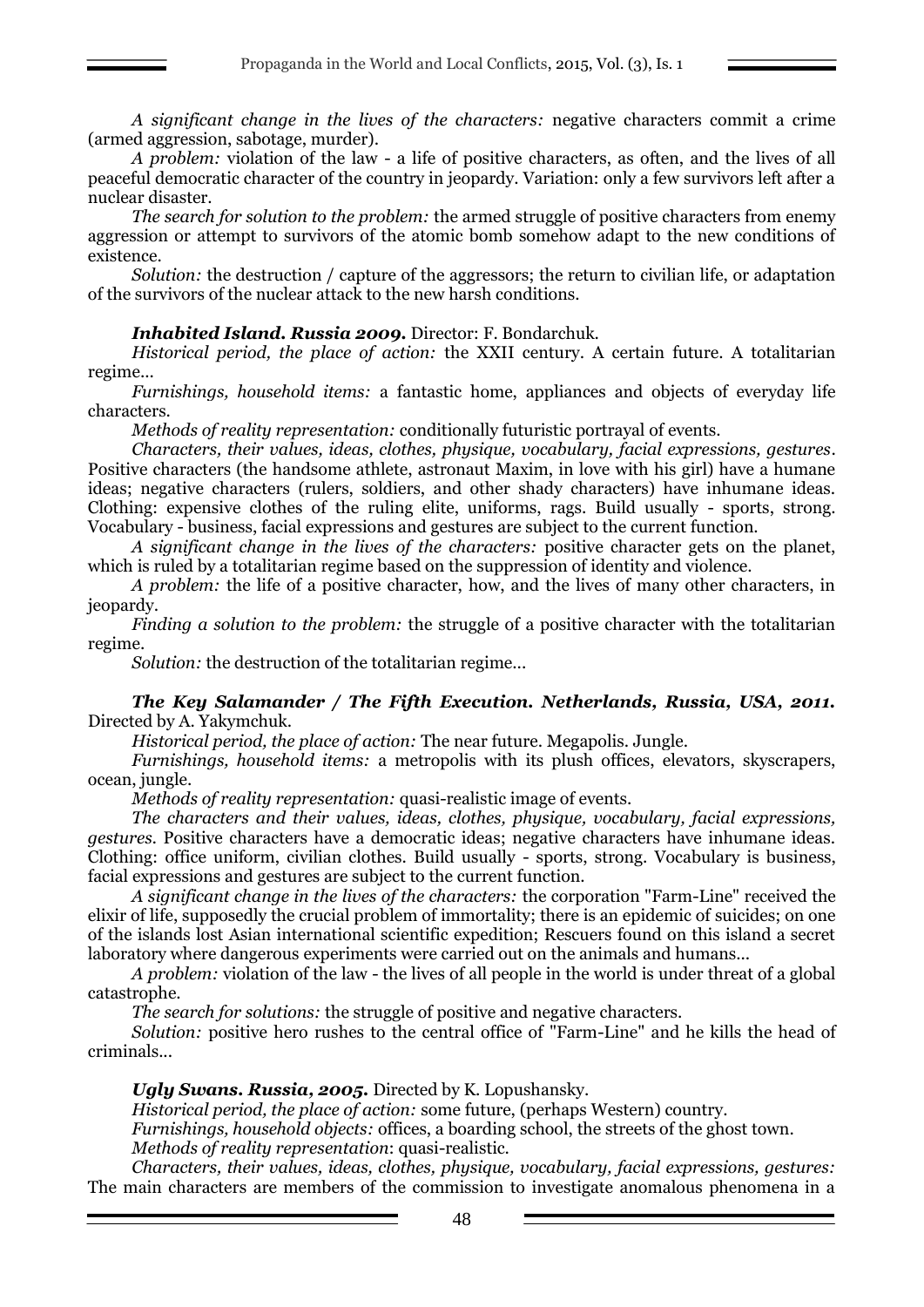ghost town, the representatives of the special services, teachers (mutant space aliens?) and their students - children with unique intellectual abilities... Characters' clothes deliberately is "timeless" character. Children and their teachers look mysterious. Vocabulary of commission members and intelligence agents is business, facial expressions and gestures are subject to the current function.

*A significant change in the lives of the characters:* a special commission arrives in a mysterious city...

*A problem:* the commission faced with abnormal and unexplained phenomena.

*Finding a solution to the problem:* one of the characters of the film trying to independently investigate the situation, because his daughter is among mysterious children.

*Solution* does not exist in the framework of the philosophical concept of the authors...

#### *Stereotypes politically engaged media texts (for example, the film Olympus Inferno, 2009)*

Famous British media theorist L. Masterman has repeatedly stressed the need to educate the audience an understanding of: 1) who is responsible for the creation of media texts, who owns the media? 2) how the effect is achieved? 3) What are the value orientations created the world in such a way? 4) how it treats the audience? (Masterman, 1985). Of course, this kind of approach is more related to the texts, are outside the scope of the art, and are not suitable for outstanding works of media culture. However, to the opus, designed for a mass audience, the more clearly politicized, L. Masterman technology, I think, is quite applicable. Especially, if you see her explicit roll with the theoretical concepts of Umberto Eco (Eco, 2005) and A. Silverblatt (Silverblatt, 2001: 80-81).

In fact, the words of Umberto Eco that the analysis of a media text should be divided into three "systems" that are relevant to the work: the author's ideology; market conditions which determined the plan, process of creation and success; narrative techniques (Eco, 2005: 209), largely coincide with the concept of media education of L. Masterman.

It would seem that the cold war are gone, and the image of the evil of the "Russian Bear" much-loved "hawks" of the Western screen is no longer relevant. However, our analysis (Fedorov, 2010) showed that media stereotypes of the Cold War is largely alive today. We prove this by the example of politically engaged Russian film *Olympus Inferno* (2009).

Based on the approaches L. Masterman, A. Silverblatt and U. Eco, I can try to analyze this film.

*Market conditions which determined the plan, process create a media text.* The short war in August 2008 between Georgia and Russia. The film marked clearly defined ideological position, fully meets the political situation prevailing in political science and media official Russian approaches.

*Author's ideology, values of media text.* The ideological message of the film is simple and clear: the superiority of democratic values over the anti-Russian aggressive policy of Georgia.

*Historical period, the place of action*. South Ossetia and Georgia in August 2008.

When analyzing media texts biased logical use:

• "sifting" of information (a reasoned selection of true and false in media materials, cleaning information from "rouge" and "shortcuts" by comparison with the actual facts, etc.);

• removing a data halo "typical", "vulgar", "credibility";

• critical analysis of the goals of the agency and interests of a source of information.

It tries to do this by highlighting the following methods manipulative influence:

• "orchestration": psychological pressure on the audience in the form of constant repetition of certain facts, regardless of the truth. In the case of the *Olympus Inferno* - a frequent emphasis on the positive qualities of the main characters, and the negative qualities of the characters of the enemy camp;

• "Selection" of certain trends, for example, only positive or negative, distortion, exaggeration / understatement of these trends. In *Olympus Inferno* is the only "black" and "white": all the positive developments related to the actions of the positive characters, and all negative - to the actions of the characters from the enemy camp;

• embellishment of the facts. In *Olympus Inferno* Russian military shows exclusively noble warrior without fear and without reproach;

• "sticking labels" (eg, guilty, offensive etc). In *Olympus Inferno* all the most negative labels are glued to the invaders;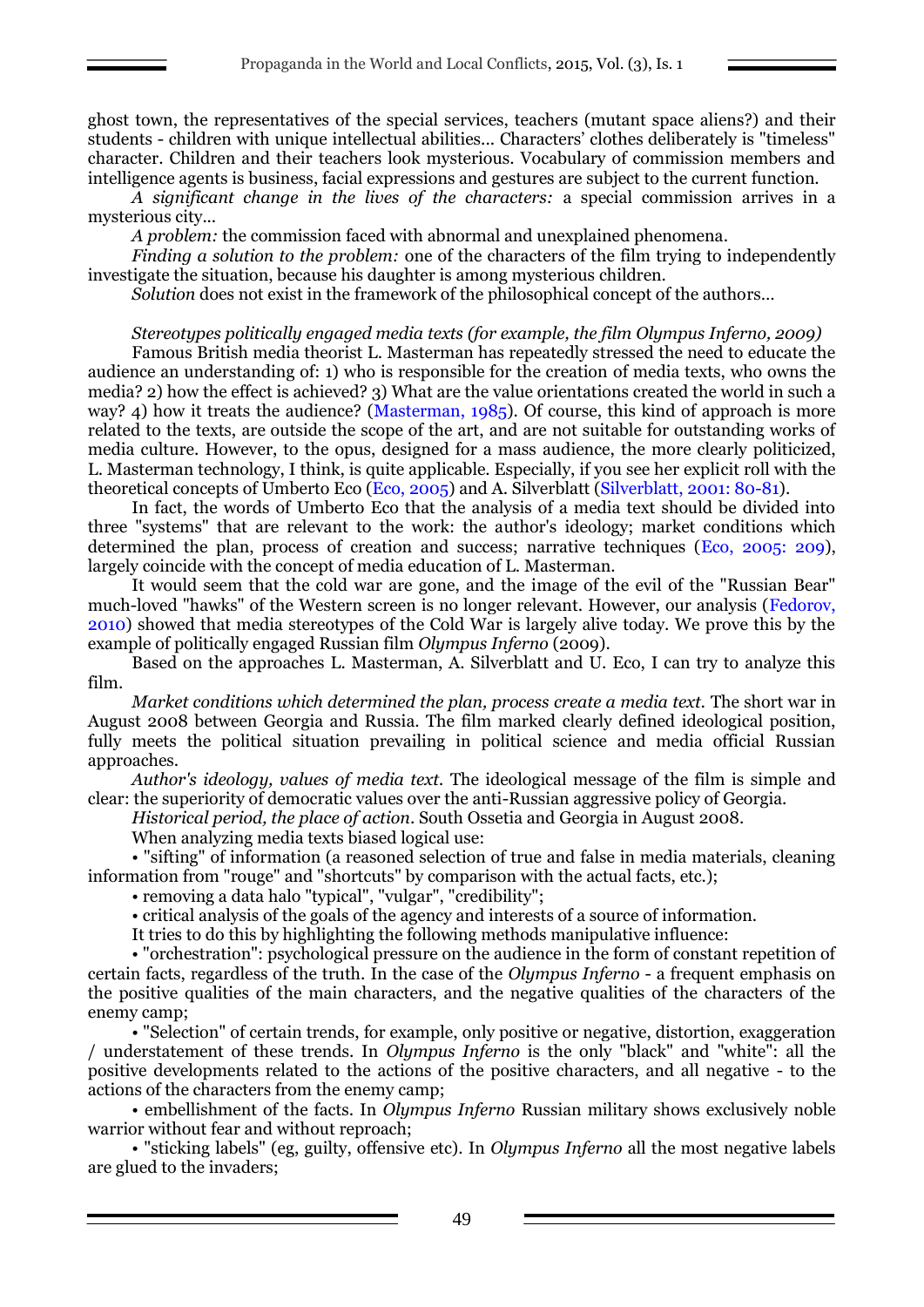• "game of plebeian": for example, the most simplified form of information. The plot of *Olympus Inferno* is served in a very simplified form, without semitones, without a minimum of deepening in the psychology of the characters and motives of their actions.

The structure of "confrontational" stereotypes in the *Olympus Inferno* is very close to the US-Georgian thriller *5 Days of War* (2011) by R. Harlin (albeit with a change from plus to minus). R. Harlin used similar stereotypes, including "orchestration", "selection", "sticking labels". The laws of politically engaged media texts, alas, the same...

Curiously, another film was released in 2012 on Russian screens, this time an expensive blockbuster *August Eighth*. In this war drama on the theme of the five-day Russian-Georgian war, the end of the summer of 2008, the emphasis has been placed differently. All political motives were relegated to the background, and in the center of the story was the fate of a young woman who is in the midst of hostilities in South Ossetia is trying to find his little baby...

This universal human concept (plus well laid fantastic episodes with robots that arise in the imagination of boys) have contributed to the fact that *August Eight* (2012) took place at the box office is much better than *5 Days of War* (2011).

#### **5. Conclusions**

Analysis of the transformation of the image of the West in the Soviet and Russian screen from the era of ideological confrontation (1946-1991) to the modern stage (1992-2015), including the ideological, social analysis, stereotypes analysis of a character analysis of identification, iconographic, plot / narrative, representative analysis, classification of content models and modifications of the genre allows us to draw the following conclusions:

- Anti-Western, anti-bourgeois orientation of Soviet cinema played an important role in the Cold War, however, we should not forget that at all times has been the West's policy of largely anti-Russian, and any increase in Russia (economic, military, geopolitical) was perceived as a threat to the Western world. Therefore, the response trend of confrontation towards the West can be traced in many Russian media films, and after the collapse of the Soviet Union (although the Russian cinema the 1990s and was a short burst of pro-Western);

- Content analysis of media texts of Soviet screen of cold war times (1946-1991) allows to represent their basic narrative scheme as follows: Western spies penetrated into the territory of the Soviet Union to commit acts of sabotage and / or ferret out military secrets; US prepares a secret attack on the USSR, creating this secret bases with nuclear weapons; inhuman Western regime oppresses its own people or the population of a country, strangling democracy and freedom of the individual; ordinary Soviet citizens explain misled by propaganda of Western citizens, that the Soviet Union - a bulwark of friendship, prosperity and peace; in the way of a loving couple having obstacles associated with the ideological confrontation between the USSR and the Western world;

- Content analysis of Russian media texts created in the post-Soviet period 1992-2015's, allows to represent their basic narrative scheme as follows: pull the West as a symbol of a better life for the Russians (emigration to the West, marriage / love relationship, criminal activity, and others in the 1990s, this story is colored diagram showing the low level of life, deprivation of Russians); the joint struggle of the Russian and Western intelligence services, military, terrorism and crime (this theme is characteristic of Russian films of the 1990s); fight the Russian special services or individual Russians with Western spies and criminals, supported by the West (the scheme became clearly manifest in the Russian cinema of the XXI century).

- In contrast to the period of 1946-1991 years, Russian films on the western topic in 1992- 2015 fueled not only confrontational subjects (military confrontation, spying, mafia, etc.), But also (especially in 1990) history of cooperation, Russia and the West mutual assistance;

- But on the whole post-Soviet Russian cinema inherited traditions of Russian relations with the West: in most feature films image of the West is interpreted as a way of "Alien", "Other", often hostile, alien to Russian civilization.

In view of the above, in my opinion, it would be overly optimistic to expect that evolved over the centuries stereotyped concept of Western World image on the Russian screens may change in the near future.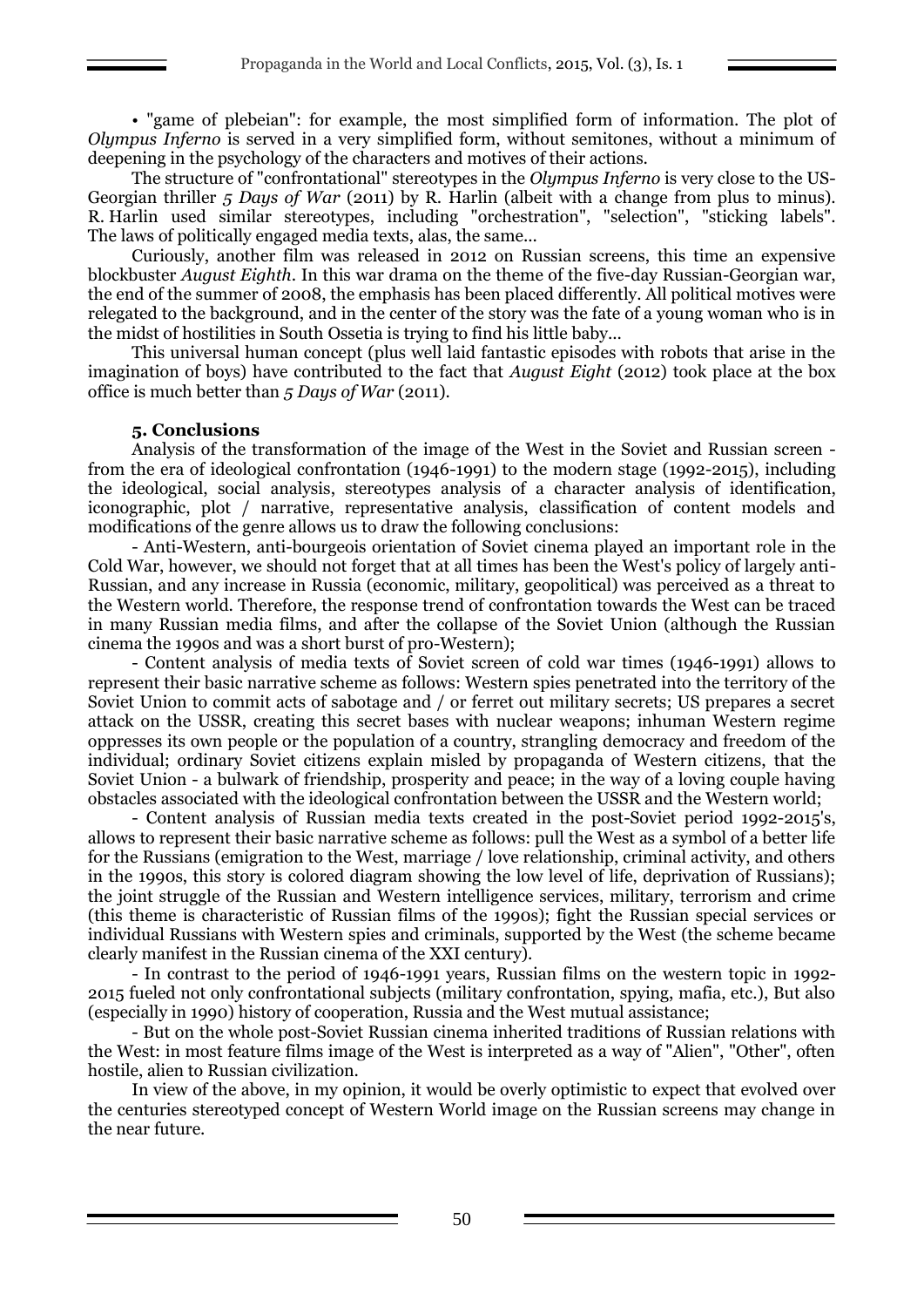### **References**

Berdyaev, 1990 – *Berdyaev, N.A.* The destiny of man in the modern world // *New World*. 1990. № 1, 207-232.

Bogomolov, 1989 – *Bogomolov, Y.A.* Movies on every day ... // Literary newspaper. 1989. N<sup>o</sup> 24.

Corliss, 1990 – *Corliss, R.* Dean films attacking // Video-Ace Express. 1990, N 1, 8.

Eco, 1976 – *Eco, U.* (1976). *A Theory of Semiotics.* Bloomington: Indiana University Press. Eco, 1984 – *Eco, U.* Future sample 1984. 16.11.2007.

Eco, 1998 – *Eco, U.* From Gutenberg to Internet: text and hypertext. 1998. 20.05.1998. http://www.philosophy.ru/library/eco/internet.html

Eco, 1998а – *Eco, U.* Lack of Structure. Introduction to semiology. St. Petersburg: Petropolis, 1998. 432 p.

Eco, 2005 – *Eco, U.* The role of the reader. Research on the semiotics of the text. St. Petersburg: Symposium, 2005. 502 p.

Fedorov, 2008 – *Fedorov, A.V.* Analysis of the cultural mythology of media texts in the classroom at the student audience // *Innovations in Education*. 2008. № 4, 60-80.

Fedorov, 2010 – *Fedorov, A.V.* Transform the image of Russia in the western screen: from the era of ideological confrontation (1946-1991) to the modern phase (1992-2010). Moscow, 2010. 202 p.

Fedorov, 2012 – *Fedorov, A.V.* Analysis of audiovisual media texts. Moscow, 2012. 182 p.

Lotman, 1973 – *Lotman, Y.M.* The semiotics of cinema and film aesthetic problems. Tallinn: Eesti Raamat, 1973. http://biblioteka.teatr-obraz.ru/node/4480

Lotman, 1992 – *Lotman, Y.M.* Articles on semiotics and cultural topology. Tallinn: Alexandra, 1992. 247 p.

Propp, 1976 – *Propp, V.Y.* Folklore and Reality. Moscow: Art, 1976, 51-63.

Propp, 1998 – *Propp, V.Y.* The morphology of the fairy tale. The historical roots of the fairy tale. Moscow: Labirint, 1998. 512 p.

Shaw, Youngblood, 2010 – *Shaw, T. and Youngblood, D.J.* (2010). *Cinematic Cold War: The American and Soviet Struggle for Heart and Minds*. Lawrence: University Press of Kansas, 301 p.

Silverblatt, 2001 – *Silverblatt, A.* (2001). *Media Literacy.* Westport, Connecticut – London: Praeger, 449 p.

Strada, Troper, 1997 – *Strada, M.J. and Troper, H.R.* (1997). *Friend or Foe?: Russian in American Film and Foreign Policy.* Lanham, Md., & London: The Scarecrow Press, 255 p.

Zorkaya, 1981 – *Zorkaya, N.M.* Unique and replicate. Mass media and reproduced art. Moscow: Art, 1981. 167 p.

Zorkaya, 1994 – *Zorkaya, N.M.* Folklore. Splint. Screen. Moscow, 1994.

# УДК 378

1

#### **Западный мир на российском экране (1992–2015 гг.)**

Александр Федоров <sup>a</sup> , \*

<sup>a</sup> Таганрогский институт имени А.П. Чехова,

филиал Ростовского государственного университета экономики, Российская Федерация

**Аннотация.** Анализ трансформации образа Запада в российском экране (1992–2015), в том числе идеологический, социальный анализ, анализ стереотипов, иконографический анализ, репрезентативный анализ, классификация моделей контента и модификаций жанра позволяет сделать следующие выводы. Контент-анализ российских фильмов, созданных в постсоветский период 1992–2015 годов, позволяет представлять их основную схему

\* Корреспондирующий автор

Адреса электронной почты: mediashkola@rambler.ru (А. Федоров)